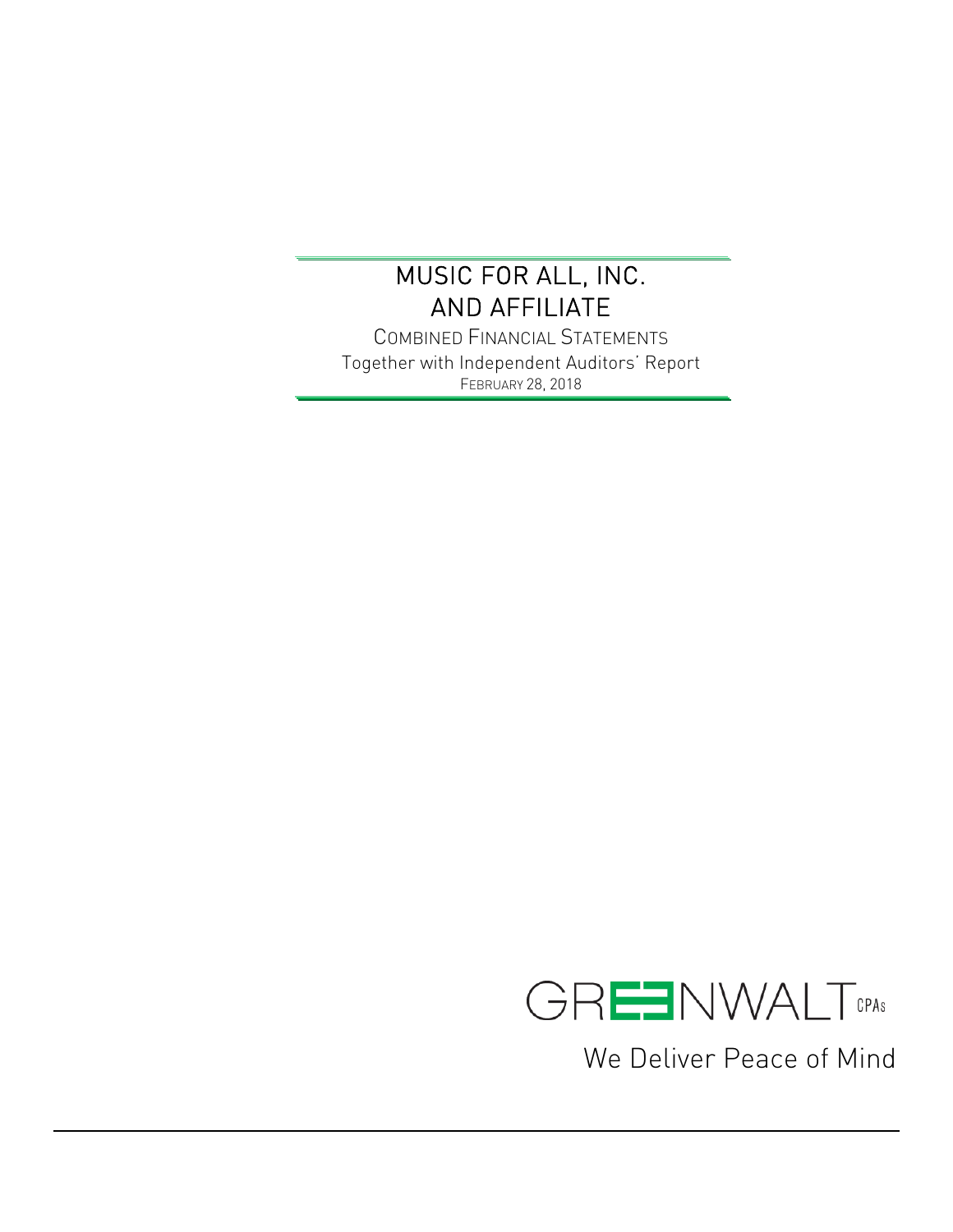Greenwalt CPAs, Inc. 5342 W. Vermont Street Indianapolis, IN 46224 www.greenwaltcpas.com



INDEPENDENT AUDITORS' REPORT

To the Boards of Directors of

Music for All, Inc. and Affiliate:

We have audited the accompanying combined financial statements of Music for All, Inc. and Affiliate, which comprise the combined statement of financial position as of February 28, 2018 and the related combined statements of activities, functional expenses, and cash flows for the year then ended, and the related notes to the combined financial statements.

### Management's Responsibility for the Financial Statements

Management is responsible for the preparation and fair presentation of these combined financial statements in accordance with accounting principles generally accepted in the United States of America; this includes the design, implementation, and maintenance of internal control relevant to the preparation and fair presentation of financial statements that are free from material misstatement, whether due to fraud or error.

### Auditors' Responsibility

Our responsibility is to express an opinion on these combined financial statements based on our audit. We conducted our audit in accordance with auditing standards generally accepted in the United States of America. Those standards require that we plan and perform the audit to obtain reasonable assurance about whether the combined financial statements are free of material misstatement.

An audit involves performing procedures to obtain audit evidence about the amounts and disclosures in the combined financial statements. The procedures selected depend on the auditors' judgment, including the assessment of the risks of material misstatement of the combined financial statements, whether due to fraud or error. In making those risk assessments, the auditor considers internal control relevant to the entity's preparation and fair presentation of the combined financial statements in order to design audit procedures that are appropriate in the circumstances, but not for the purpose of expressing an opinion on the effectiveness of the entity's internal control. Accordingly, we express no such opinion. An audit also includes evaluating the appropriateness of accounting policies used and the reasonableness of significant accounting estimates made by management, as well as evaluating the overall presentation of the combined financial statements.

We believe that the audit evidence we have obtained is sufficient and appropriate to provide a basis for our audit opinion.

### Opinion

In our opinion, the combined financial statements referred to above present fairly, in all material respects, the financial position of Music for All, Inc. and Affiliate as of February 28, 2018, and the changes in their net assets and their cash flows for the year then ended in accordance with accounting principles generally accepted in the United States of America.

### Report on Summarized Comparative Information

We have previously audited the Music for All, Inc. and Affiliate's 2017 combined financial statements, and we expressed an unmodified audit opinion on those audited financial statements in our report dated September 13, 2017. In our opinion, the summarized comparative information presented herein as of and for the year ended February 28, 2017 is consistent, in all material respects, with the audited financial statements from which it has been derived.

Scenwalt CPAs, Ine.

July 11, 2018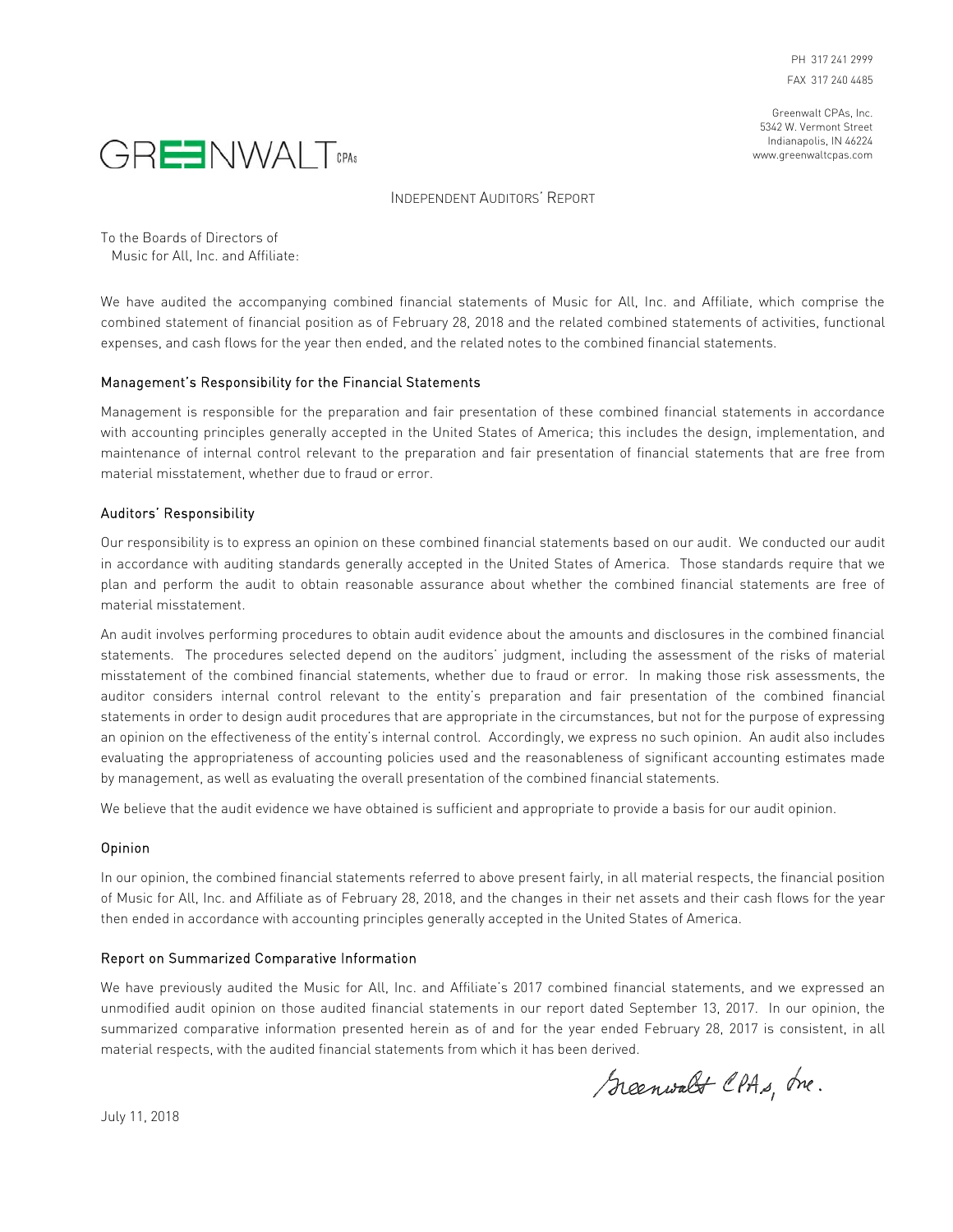COMBINED STATEMENTS OF FINANCIAL POSITION

FEBRUARY 28, 2018 AND 2017

|                                               |                 |                 | <u>LIADILI IILƏ ANU</u>              |                 |              |
|-----------------------------------------------|-----------------|-----------------|--------------------------------------|-----------------|--------------|
| <b>ASSETS</b>                                 | 2018            | 2017            | <b>NET ASSETS</b>                    | 2018            | 2017         |
| <b>CURRENT ASSETS</b>                         |                 |                 | <b>CURRENT LIABILITIES</b>           |                 |              |
| Cash and cash equivalents                     | 2,121,505<br>\$ | 3,283,904<br>\$ | Accounts payable                     | \$<br>56,244    | \$<br>16,620 |
| Certificates of deposit                       | 1,197,265       | 419,743         | Accrued expenses                     | 432,071         | 1,262,356    |
| Accounts receivable, net of allowance for     |                 |                 | Prepaid event income                 | 3,342,619       | 2,686,315    |
| doubtful accounts of \$45,100 and \$13,300 at |                 |                 |                                      |                 |              |
| February 28, 2018 and 2017, respectively      | 832,658         | 754,507         | Total current liabilities            | 3,830,934       | 3,965,291    |
| Pledge receivable - short-term                | 5,000           | 5,000           |                                      |                 |              |
| Inventory                                     |                 | 19,477          | <b>LONG-TERM LIABILITIES</b>         |                 |              |
| Prepaid expenses                              | 497,738         | 354,632         | Deferred trust liability             | 32,246          | 33,897       |
|                                               |                 |                 | Reserve for license fees             | 178,779         | 187,964      |
| Total current assets                          | 4,654,166       | 4,837,263       |                                      |                 |              |
|                                               |                 |                 | Total long-term liabilities          | 211,025         | 221,861      |
| <b>INVESTMENTS</b>                            |                 |                 |                                      |                 |              |
| Marketable securities                         | 330,872         | 297,237         | <b>Total liabilities</b>             | 4,041,959       | 4,187,152    |
| PROPERTY AND EQUIPMENT                        |                 |                 | <b>COMMITMENTS (NOTES 13 AND 14)</b> |                 |              |
| Property and equipment                        | 1,669,516       | 1,543,804       |                                      |                 |              |
| Accumulated depreciation and amortization     | (1,488,859)     | (1,459,935)     | <b>NET ASSETS</b>                    |                 |              |
|                                               |                 |                 | Unrestricted                         | 760,951         | 727,889      |
| Net property and equipment                    | 180,657         | 83,869          | Temporarily restricted               | 329,463         | 164,813      |
|                                               |                 |                 | Permanently restricted               | 192,559         | 176,469      |
| <b>OTHER ASSETS</b>                           |                 |                 |                                      |                 |              |
| Pledge receivable - long-term                 | 13,168          | 17,954          | Total net assets                     | 1,282,973       | 1,069,171    |
| Charitable remainder trust                    | 51,996          |                 |                                      |                 |              |
| Deposit                                       | 74,073          |                 |                                      |                 |              |
| Trademark                                     | 20,000          | 20,000          |                                      |                 |              |
| Total other assets                            | 159,237         | 37,954          |                                      |                 |              |
|                                               | 5,324,932<br>\$ | 5,256,323<br>\$ |                                      | 5,324,932<br>\$ | \$5,256,323  |
|                                               |                 |                 |                                      |                 |              |

| 2018        | 2017            | <b>LIABILITIES AND</b><br><b>NET ASSETS</b> | 2018            | 2017         |
|-------------|-----------------|---------------------------------------------|-----------------|--------------|
|             |                 | <b>CURRENT LIABILITIES</b>                  |                 |              |
| 2,121,505   | 3,283,904<br>\$ | Accounts payable                            | \$<br>56,244    | 16,620<br>\$ |
| 1,197,265   | 419,743         | Accrued expenses                            | 432,071         | 1,262,356    |
|             |                 | Prepaid event income                        | 3,342,619       | 2,686,315    |
| 832,658     | 754,507         | Total current liabilities                   | 3,830,934       | 3,965,291    |
| 5,000       | 5,000           |                                             |                 |              |
|             | 19,477          | <b>LONG-TERM LIABILITIES</b>                |                 |              |
| 497,738     | 354,632         | Deferred trust liability                    | 32,246          | 33,897       |
|             |                 | Reserve for license fees                    | 178,779         | 187,964      |
| 4,654,166   | 4,837,263       |                                             |                 |              |
|             |                 | Total long-term liabilities                 | 211,025         | 221,861      |
| 330,872     | 297,237         | Total liabilities                           | 4,041,959       | 4,187,152    |
|             |                 | <b>COMMITMENTS (NOTES 13 AND 14)</b>        |                 |              |
| 1,669,516   | 1,543,804       |                                             |                 |              |
| (1,488,859) | (1,459,935)     | <b>NET ASSETS</b>                           |                 |              |
|             |                 | Unrestricted                                | 760,951         | 727,889      |
| 180,657     | 83,869          | Temporarily restricted                      | 329,463         | 164,813      |
|             |                 | Permanently restricted                      | 192,559         | 176,469      |
| 13,168      | 17,954          | Total net assets                            | 1,282,973       | 1,069,171    |
| 51,996      |                 |                                             |                 |              |
| 74,073      |                 |                                             |                 |              |
| 20,000      | 20,000          |                                             |                 |              |
| 159,237     | 37,954          |                                             |                 |              |
| 5,324,932   | 5,256,323<br>\$ |                                             | 5,324,932<br>\$ | \$5,256,323  |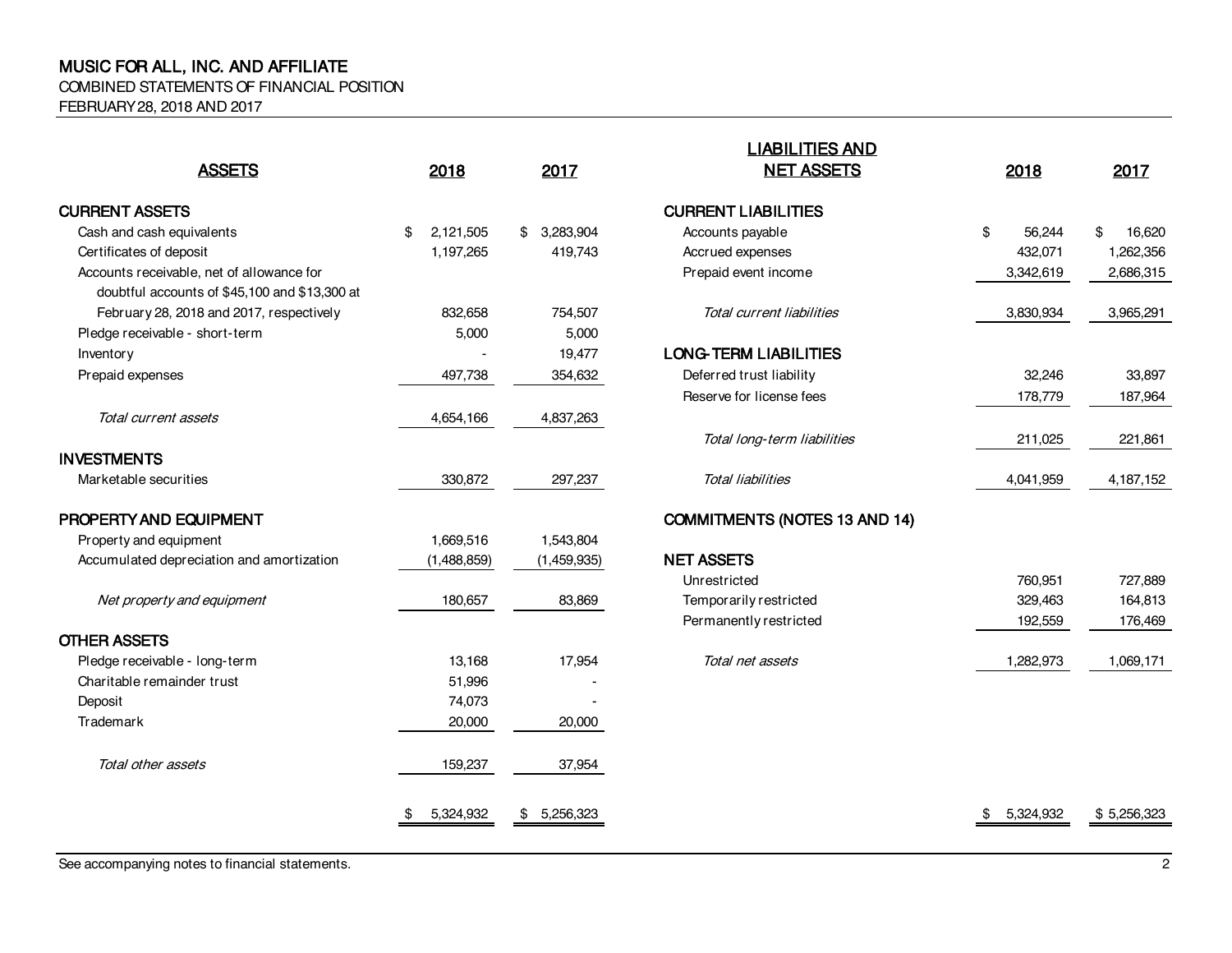COMBINED STATEMENT OF ACTIVITIES

FOR THE YEAR ENDED FEBRUARY 28, 2018

WITH SUMMARIZED COMPARATIVE INFORMATION FOR THE YEAR ENDED FEBRUARY 28, 2017

|                                       | UNRESTRICTED RESTRICTED | <b>TEMPORARILYPERMANENTLY</b> | <b>RESTRICTED</b>        | 2018<br><b>TOTAL</b> | 2017<br><b>TOTAL</b> |
|---------------------------------------|-------------------------|-------------------------------|--------------------------|----------------------|----------------------|
| <b>REVENUE</b>                        |                         |                               |                          |                      |                      |
| Program fees                          | \$<br>1,120,062         | \$                            | \$                       | \$1,120,062          | \$<br>1,869,409      |
| Housing and meal fees                 | 1,669,665               |                               |                          | 1,669,665            | 1,751,242            |
| <b>Ticket fees</b>                    | 3,024,559               |                               |                          | 3,024,559            | 2,888,435            |
| <b>Band fees</b>                      | 648,825                 |                               |                          | 648,825              | 617,189              |
| Merchandise sales                     | 1,354                   |                               |                          | 1,354                | 68,085               |
| Program book sales                    | 164,817                 |                               |                          | 164,817              | 151,363              |
| Photography commissions               | 1,400                   |                               |                          | 1,400                | 1,404                |
| Merchandise commissions and sales     | 719,892                 |                               |                          | 719,892              | 622,105              |
| Sponsorships                          | 1,100,769               |                               |                          | 1,100,769            | 1,109,861            |
| Contributions                         | 105,889                 | 64,011                        | 16,090                   | 185,990              | 172,163              |
| In-kind contributions                 | 171,050                 |                               | $\overline{\phantom{a}}$ | 171,050              | 153,650              |
| Grants                                | 151,258                 | 99,738                        |                          | 250,996              | 140,600              |
| Interest and dividends                | 23,519                  |                               |                          | 23,519               | 10,818               |
| Unrealized gain on investments        | 11,877                  | 6,101                         |                          | 17,978               | 34,559               |
| Miscellaneous                         | 26,588                  |                               |                          | 26,588               | 29,411               |
| Net assets released from restrictions | 5,200                   | (5,200)                       |                          |                      |                      |
| Total revenue                         | 8,946,724               | 164,650                       | 16,090                   | 9,127,464            | 9,620,294            |
| <b>EXPENSES</b>                       |                         |                               |                          |                      |                      |
| Program                               | 8,154,243               |                               |                          | 8,154,243            | 8,666,813            |
| Fundraising                           | 224,565                 |                               |                          | 224,565              | 211,018              |
| General and administrative            | 534,854                 |                               |                          | 534,854              | 568,333              |
| Total expenses                        | 8,913,662               |                               |                          | 8,913,662            | 9,446,164            |
| <b>CHANGE IN NET ASSETS</b>           | 33,062                  | 164,650                       | 16,090                   | 213,802              | 174,130              |
| NET ASSETS, BEGINNING OF YEAR         | 727,889                 | 164,813                       | 176,469                  | 1,069,171            | 895,041              |
| NET ASSETS, END OF YEAR               | \$<br>760,951           | \$<br>329,463                 | \$<br>192,559            | \$1,282,973          | \$<br>1,069,171      |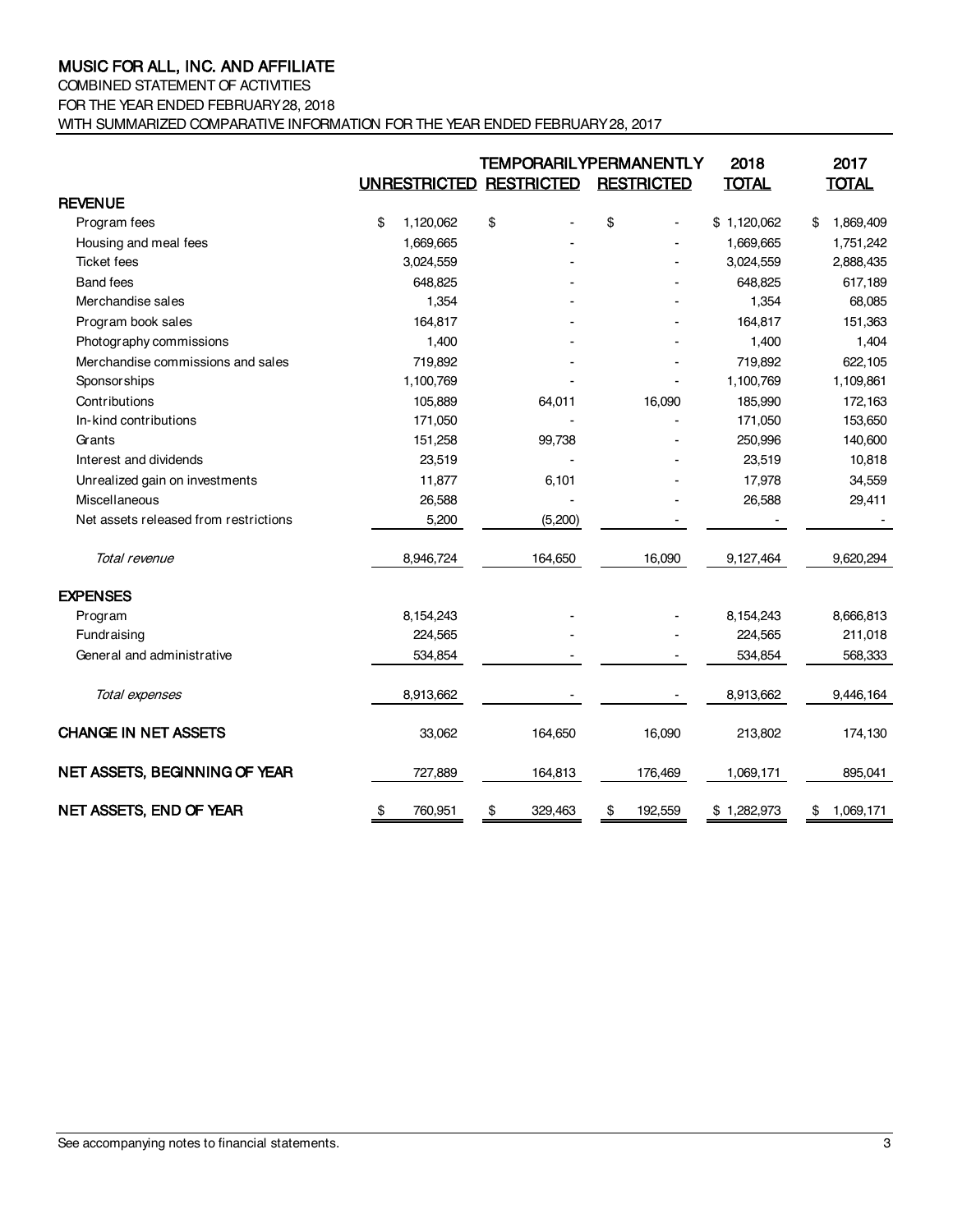# COMBINED STATEMENT OF FUNCTIONAL EXPENSES

FOR THE YEAR ENDED FEBRUARY 28, 2018

WITH SUMMARIZED COMPARATIVE INFORMATION FOR THE YEAR ENDED FEBRUARY 28, 2017

|                                    |                 |                                   |    | <b>GENERAL AND</b> |    |              |    |              |
|------------------------------------|-----------------|-----------------------------------|----|--------------------|----|--------------|----|--------------|
|                                    | <b>PROGRAM</b>  | <b>FUNDRAISING ADMINISTRATIVE</b> |    |                    |    | 2018         |    | 2017         |
|                                    | <b>EXPENSES</b> | <b>EXPENSES</b>                   |    | <b>EXPENSES</b>    |    | <b>TOTAL</b> |    | <b>TOTAL</b> |
| <b>PROGRAMS</b>                    |                 |                                   |    |                    |    |              |    |              |
| Awards and trophies                | \$<br>117,529   | \$<br>2,768                       | \$ |                    | \$ | 120,297      | \$ | 100,003      |
| Scholarships and grants            | 7,000           |                                   |    |                    |    | 7,000        |    | 7,000        |
| Clinicians' and judges' fees       | 1,033,752       |                                   |    |                    |    | 1,033,752    |    | 1,065,659    |
| Copyright fees                     | 18,152          |                                   |    |                    |    | 18,152       |    | 196,958      |
| Cost of merchandise sold           | 241,594         |                                   |    |                    |    | 241,594      |    | 265,337      |
| Equipment rental                   | 189,487         |                                   |    |                    |    | 189,487      |    | 167,358      |
| Program promotion                  | 136,501         | 26,264                            |    | 38,919             |    | 201,684      |    | 265,993      |
| Facility rental                    | 789,294         |                                   |    |                    |    | 789,294      |    | 745,027      |
| Participants' housing and meals    | 1,674,474       |                                   |    |                    |    | 1,674,474    |    | 2,024,752    |
| <b>Outside services</b>            | 1,378,164       | 6,037                             |    | 21,367             |    | 1,405,568    |    | 1,507,597    |
| Other program expenses             | 475,818         | 61,572                            |    | 14,262             |    | 551,652      |    | 530,564      |
| Total programs and activities      | 6,061,765       | 96,641                            |    | 74,548             |    | 6,232,954    |    | 6,876,248    |
| PERSONNEL RELATED                  |                 |                                   |    |                    |    |              |    |              |
| Salaries and contract employees    | 1,211,643       | 93,260                            |    | 262,711            |    | 1,567,614    |    | 1,537,590    |
| Salaries - payroll taxes           | 92,056          | 7,476                             |    | 20,092             |    | 119,624      |    | 107,567      |
| 403(b) contribution                | 28,894          | 1,528                             |    | 5,696              |    | 36,118       |    | 29,683       |
| Staff travel, housing and meals    | 5,862           | 3,204                             |    | 3,575              |    | 12,641       |    | 17,802       |
| Group insurance                    | 106,746         | 3,825                             |    | 26,686             |    | 137,257      |    | 123,926      |
| Other personnel related expenses   | 18,709          | 1,842                             |    | 4,677              |    | 25,228       |    | 16,474       |
| Total personnel related            | 1,463,910       | 111,135                           |    | 323,437            |    | 1,898,482    |    | 1,833,042    |
| <b>BUILDING AND FACILITY</b>       |                 |                                   |    |                    |    |              |    |              |
| Depreciation and amortization      | 23,138          | 868                               |    | 4,917              |    | 28,923       |    | 24,821       |
| Rental - office building           | 191,859         | 5,995                             |    | 41,970             |    | 239,824      |    | 226,260      |
| Repairs and maintenance            | 16,210          | 608                               |    | 3,445              |    | 20,263       |    | 31,086       |
| Telephone and utilities            | 47,490          | 1,781                             |    | 10,092             |    | 59,363       |    | 51,948       |
| Total building and facility        | 278,697         | 9,252                             |    | 60,424             |    | 348,373      |    | 334,115      |
| OFFICE AND ADMINISTRATIVE          |                 |                                   |    |                    |    |              |    |              |
| Board of director's expense        | 12,887          | 483                               |    | 2,739              |    | 16,109       |    | 11,070       |
| Computer services and supplies     | 101,400         | 3,634                             |    | 20,591             |    | 125,625      |    | 68,136       |
| <b>Business insurance</b>          | 84,274          | 3,160                             |    | 17,908             |    | 105,342      |    | 80,885       |
| Interest                           | 580             |                                   |    | 145                |    | 725          |    | 866          |
| Franchise, sales, and income taxes | 13,693          |                                   |    |                    |    | 13,693       |    | 13,557       |
| Other office and administrative    | 137,037         | 260                               |    | 35,062             |    | 172,359      |    | 228,245      |
| Total office and administrative    | 349,871         | 7,537                             |    | 76.445             |    | 433,853      |    | 402,759      |
|                                    | \$<br>8,154,243 | \$<br>224,565                     | \$ | 534,854            | \$ | 8,913,662    | \$ | 9,446,164    |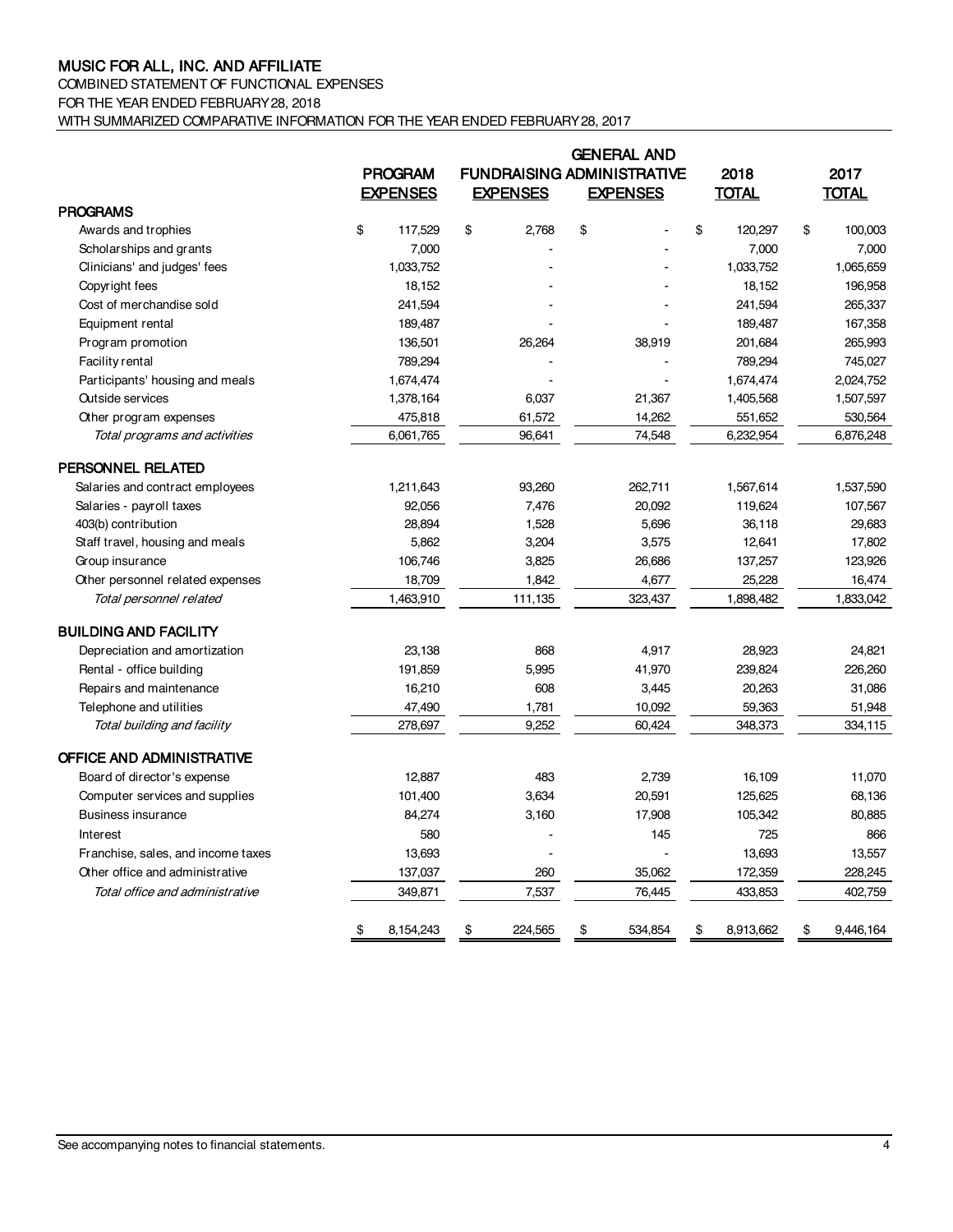COMBINED STATEMENTS OF CASH FLOWS FOR THE YEARS ENDED FEBRUARY 28, 2018 AND 2017 **Page 1** of 2

# INCREASE (DECREASE) IN CASH AND CASH EQUIVALENTS

|                                                                          | 2018            | 2017            |
|--------------------------------------------------------------------------|-----------------|-----------------|
| CASH FLOWS FROM OPERATING ACTIVITIES                                     |                 |                 |
| Cash received from program activities and contributors                   | 9,347,881<br>\$ | 9,430,396<br>\$ |
| Cash paid to suppliers and employees                                     | (9,614,184)     | (8,279,815)     |
| Interest expense                                                         | (725)           | (866)           |
| Interest and dividend income                                             | 23,519          | 10,818          |
| Net cash and cash equivalents provided by (used in) operating activities | (243,509)       | 1,160,533       |
| CASH FLOWS FROM INVESTING ACTIVITIES                                     |                 |                 |
| Capital expenditures                                                     | (125, 711)      | (18,065)        |
| Purchases of certificates of deposit                                     | (777, 522)      | (419, 743)      |
| Purchases of marketable securities                                       | (15,657)        | (4,675)         |
| Net cash and cash equivalents used in investing activities               | (918, 890)      | (442, 483)      |
| INCREASE (DECREASE) IN CASH AND CASH EQUIVALENTS                         | (1, 162, 399)   | 718,050         |
| CASH AND CASH EQUIVALENTS, BEGINNING OF YEAR                             | 3,283,904       | 2,565,854       |
| CASH AND CASH EQUIVALENTS, END OF YEAR                                   | 2,121,505       | 3,283,904<br>S  |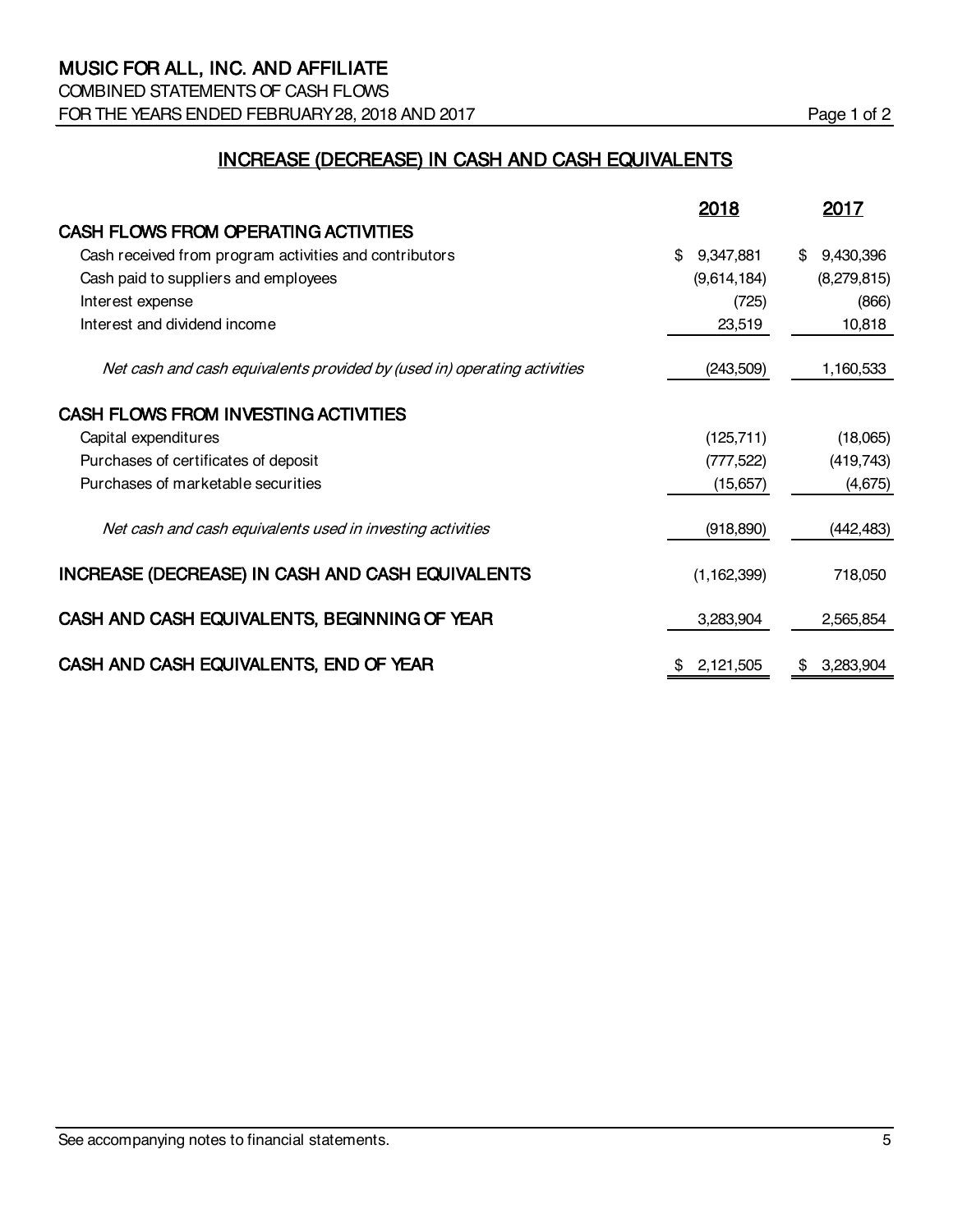COMBINED STATEMENTS OF CASH FLOWS FOR THE YEARS ENDED FEBRUARY 28, 2018 AND 2017 Page 2 of 2

# RECONCILIATION OF CHANGE IN NET ASSETS TO NET CASH AND CASH EQUIVALENTS PROVIDED BY (USED IN) OPERATING ACTIVITIES

|                                                               | <u>2018</u>     | 2017            |
|---------------------------------------------------------------|-----------------|-----------------|
| <b>CHANGE IN NET ASSETS</b>                                   | \$<br>213,802   | \$<br>174,130   |
| ADJUSTMENTS TO RECONCILE CHANGE IN NET ASSETS TO NET CASH AND |                 |                 |
| CASH EQUIVALENTS PROVIDED BY (USED IN) OPERATING ACTIVITIES   |                 |                 |
| Depreciation and amortization                                 | 28,923          | 24,821          |
| Unrealized gain on investments                                | (17, 978)       | (34, 559)       |
| Charitable reminder trust contribution                        | (51,996)        |                 |
| (Increase) decrease in operating assets:                      |                 |                 |
| Accounts receivable, net                                      | (78, 151)       | (108, 264)      |
| Pledge receivable                                             | 4,786           | (22, 954)       |
| Inventory                                                     | 19,477          | (1, 312)        |
| Prepaid expenses                                              | (143, 106)      | 30,863          |
| Deposit                                                       | (74, 073)       |                 |
| Increase (decrease) in operating liabilities:                 |                 |                 |
| Accounts payable                                              | 39,624          | (51, 623)       |
| Accrued expenses                                              | (830, 285)      | 1,010,068       |
| Prepaid event income                                          | 656,304         | 206,380         |
| Deferred trust liability                                      | (1,651)         | (1,533)         |
| Reserve for license fees                                      | (9, 185)        | (65, 484)       |
| Total adjustments                                             | (457, 311)      | 986,403         |
| NET CASH AND CASH EQUIVALENTS PROVIDED BY                     |                 |                 |
| (USED IN) OPERATING ACTIVITIES                                | \$<br>(243,509) | \$<br>1,160,533 |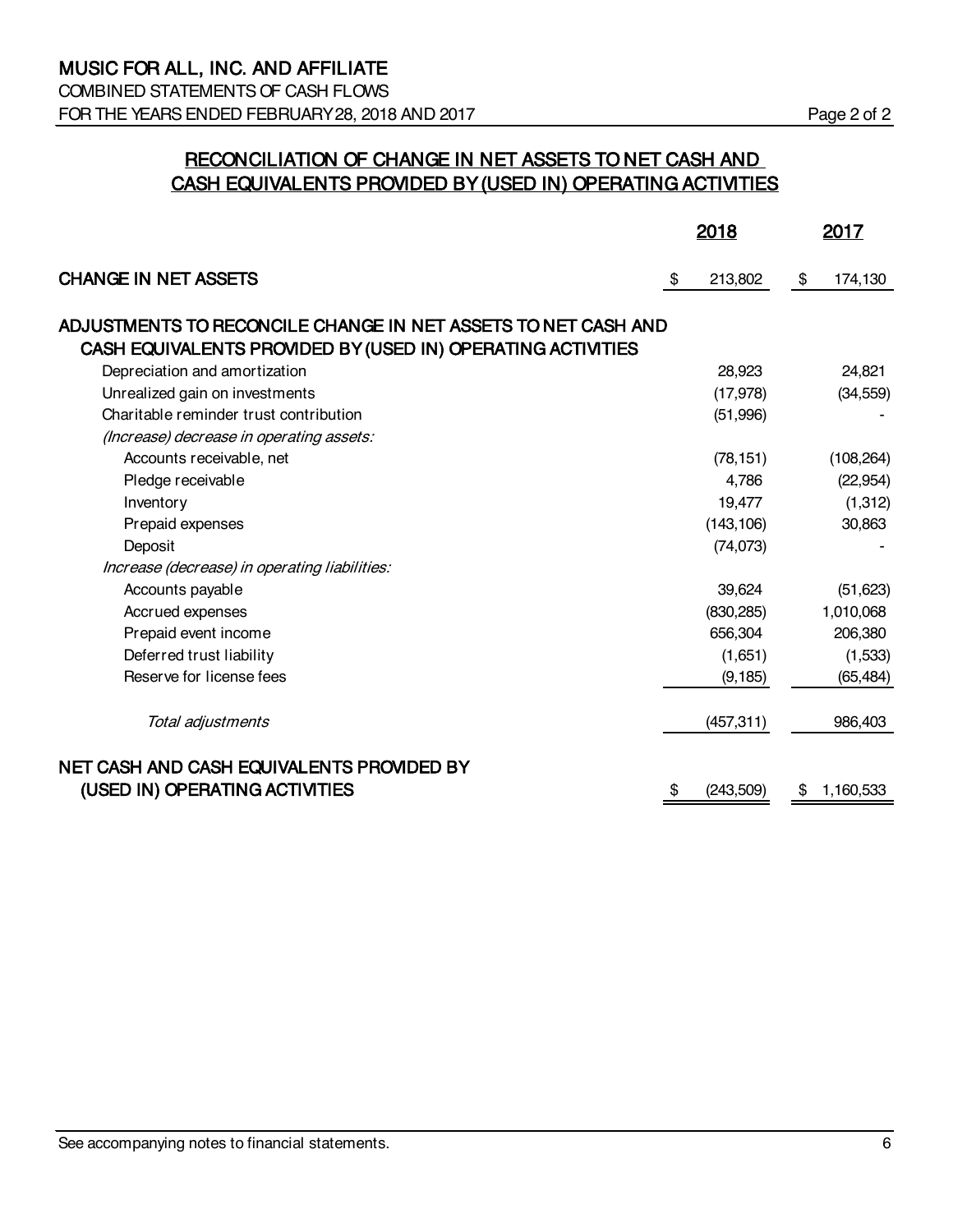# 1. NATURE OF ACTIVITIES AND SUMMARY OF SIGNIFICANT ACCOUNTING POLICIES

### **GENERAL**

Music for All, Inc. (Music for All) is an Illinois not-for-profit corporation located in Indiana whose mission is to create, provide and expand positively life-changing experiences through music for all. Music for All is one of the largest and most influential national music education organizations in support of active music-making, combining programming at a national level with active and ongoing advocacy for music education and the arts. The majority of Music for All's revenues come from program fees and sponsorships.

The combined financial statements include the activities of Music for All Foundation (Foundation), an organization affiliated through common control, which awards grants and scholarships to further music education.

### PRINCIPLES OF COMBINATION

The accompanying financial statements include the accounts of Music for All and the Foundation (the Organizations). All significant transactions and balances between the Organizations have been eliminated.

### BASIS OF ACCOUNTING AND USE OF ESTIMATES

The accompanying financial statements have been prepared on the accrual basis of accounting. The preparation of financial statements in conformity with accounting principles generally accepted in the United States of America (GAAP) requires management to make estimates and assumptions that affect the reported amounts of assets and liabilities and disclosure of contingent assets and liabilities at the date of the financial statements and reported amounts of revenues and expenses during the reporting period. Actual results could differ from those estimates.

### SUMMARIZED COMPARATIVE INFORMATION

The financial statements include certain prior year summarized comparative information in total, but not by net asset class and functional expense class. Such information does not include sufficient detail to constitute a presentation in conformity with GAAP. Accordingly, such information should be read in conjunction with the Organizations' financial statements for the year ended February 28, 2017, from which the summarized information was derived.

### CASH

For purposes of the statement of cash flows, the Organizations consider all highly liquid temporary cash investments purchased with a maturity of three months or less to be cash equivalents. The Organizations had cash equivalents of \$1,651,440 and \$475,922 at February 28, 2018 and 2017, respectively. The Organizations maintain cash balances at commercial banks. Music for All had cash in excess of Federal Deposit Insurance Corporation (FDIC) limits at February 28, 2018 of approximately \$269,000.

### RECEIVABLES AND CREDIT POLICIES

Accounts receivable are stated at the amount billed. Account balances with invoices over 90 days past the due date are considered delinquent. In addition to management attempting collection on all accounts over 90 days, those accounts are placed on hold status until payment arrangements are made. Receivable balances are not written off as bad debts until approved by the Board of Directors.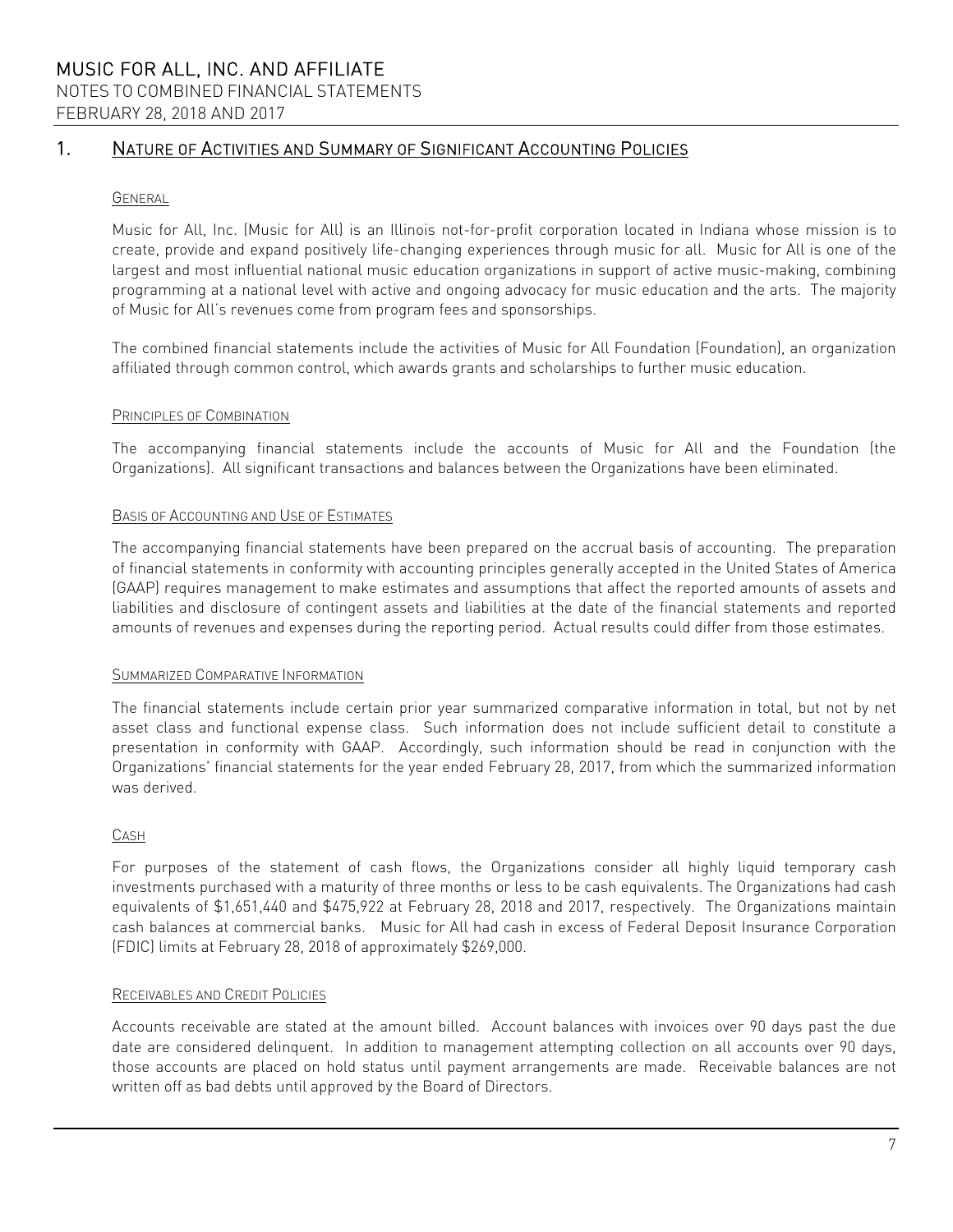# MUSIC FOR ALL, INC. AND AFFILIATE NOTES TO COMBINED FINANCIAL STATEMENTS FEBRUARY 28, 2018 AND 2017

# 1. NATURE OF ACTIVITIES AND SUMMARY OF SIGNIFICANT ACCOUNTING POLICIES, CONTINUED

### RECEIVABLES AND CREDIT POLICIES, CONTINUED

Payments of accounts receivable are allocated to the specific invoices identified on the remittance advice or, if unspecified, the participant is contacted to determine to which outstanding invoices to apply payment.

### INVENTORY

Inventory, consisting of audio and video recordings, has been valued at the lower of cost, determined on a first-in, first-out (FIFO) basis, or market. Music for All wrote-off \$15,069 of obsolete inventory in 2018.

### PROPERTY AND EQUIPMENT

Property and equipment are recorded at cost. All acquisitions of property and equipment in excess of \$1,000 and a useful life greater than one year are capitalized. Depreciation is computed using the straight-line method over the estimated useful lives of the assets (5-10 years for furniture and equipment). Leasehold improvements are amortized over the term of the lease.

### TRADEMARK

A trademark was acquired during the 2007 merger and was recorded at the previous entity's cost. The trademark is reviewed for impairment on an annual basis.

### REVENUE RECOGNITION

Event fees and related revenue are recognized in the period in which the event occurs. Amounts collected in advance are recorded as prepaid event income. Sales and commissions are recognized when earned.

Donors' unconditional promises to give cash and other assets are required to be recognized as contribution revenue in the period the promises are made. Promises which are conditional or which are not supported by appropriate documentation are not recognized as contribution revenue until conditions have been satisfied or amounts have been received. Donations of material and supplies, including the use of a facility, are recorded as revenue (in-kind contributions) and applicable expense at their estimated fair value at the date of the donation.

Contributions that are restricted by the donor are reported as increases in unrestricted net assets if the restrictions expire in the year in which the contributions are recognized. All other donor-restricted contributions are reported as increases in temporarily restricted net assets. When a restriction expires, temporarily restricted net assets are reclassified to unrestricted net assets.

### RESERVE FOR LICENSE FEES

The financial statements include a reserve liability for management's estimate of royalties and license fees due (or potentially due) on distribution related to audio/video media of Music for All events in 2013 through 2016. Provisions to the reserve are based on total audio/video media previously distributed.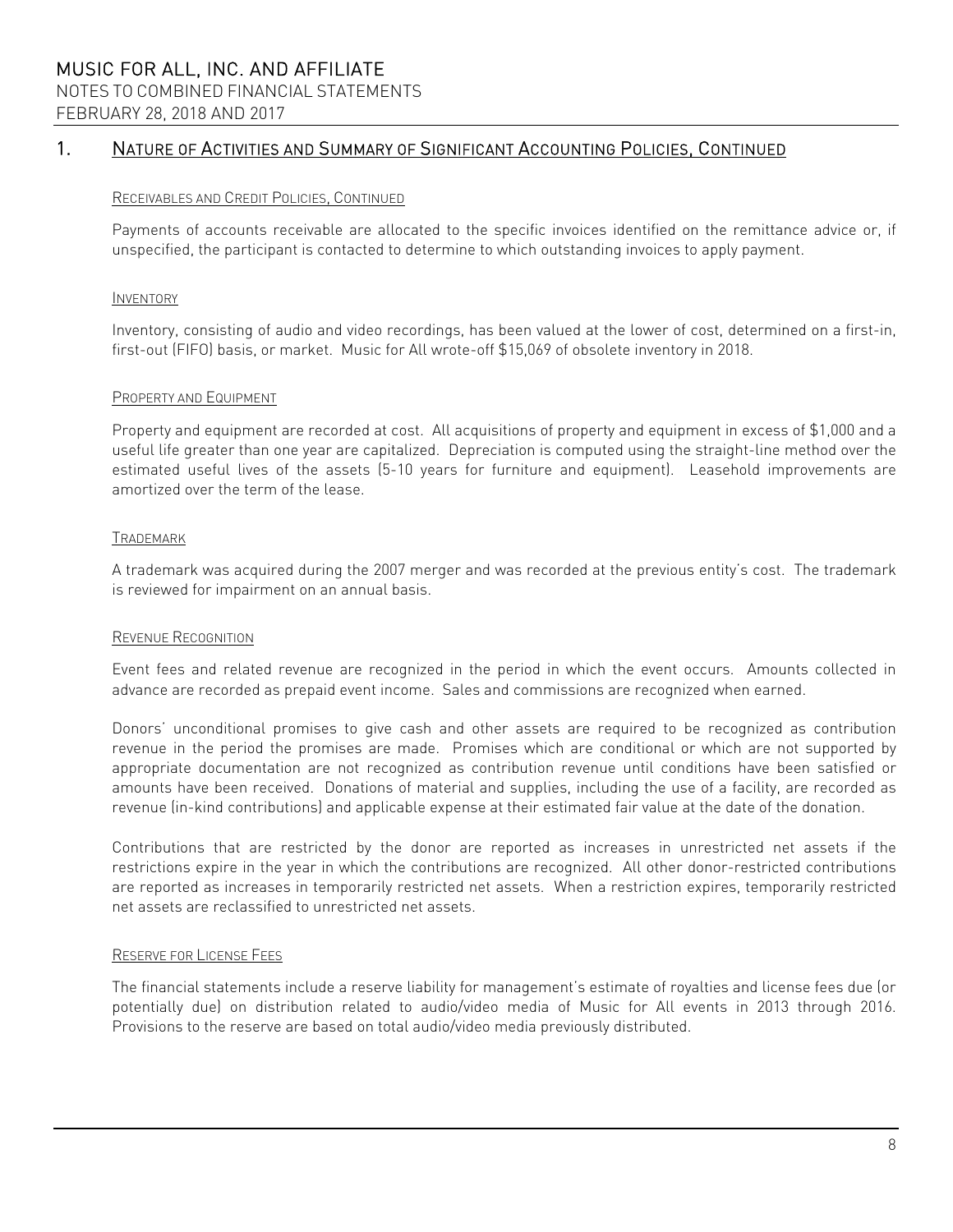# 1. NATURE OF ACTIVITIES AND SUMMARY OF SIGNIFICANT ACCOUNTING POLICIES, CONTINUED

### NET ASSET CLASSIFICATIONS

As required by Accounting Standards for the Presentation of Financial Statements of Not-For-Profit Organizations, the Organizations are required to report information regarding the changes in and total of each of the net asset classes, based upon donor restrictions, as applicable. Net assets are to be classified as unrestricted, temporarily restricted and permanently restricted.

The following classes of net assets are maintained:

### UNRESTRICTED NET ASSETS

The unrestricted net asset class includes general and board designated assets and liabilities of the Organizations. The unrestricted net assets of the Organizations may be used at the discretion of management to support the Organizations' purposes and operations. The Board of Directors has designated a portion of the unrestricted assets to be used in the event of an emergency in the amount of \$94,199 at February 28, 2018 and February 28, 2017.

### TEMPORARILY RESTRICTED NET ASSETS

The temporarily restricted net asset class includes assets of Music for All and the Foundation related to gifts with explicit donor-imposed restrictions that have not been met as to a specified purpose or to later periods of time or after specified dates. Donor restricted promises to give that are due in future periods and are not permanently restricted are classified as temporarily restricted net assets. Temporarily restricted net assets are comprised of the following at February 28, 2018 and 2017:

|                                                                   | 2018        | 2017        |
|-------------------------------------------------------------------|-------------|-------------|
| National Association of Uniform Manufacturers<br>and Distributors | \$<br>1,103 | \$<br>1,050 |
| Mark Jolesch Scholarship                                          | 411         | 391         |
| McLeroy Scholarship Fund                                          | 1,524       | 1,451       |
| Tang Family Scholarship                                           | 144         | 69          |
| The Paynter Project                                               | 3,316       | 3,158       |
| Mark Williams Fund                                                | 108,197     | 107,976     |
| Revelli Scholarship                                               | 273         | 260         |
| Guitar Center, Inc. - Teacher Education Fund                      | 50,000      | 50,000      |
| Lilly National Choir Festival                                     | 98,984      |             |
| I-65 Corridor Project                                             | 12,746      |             |
| Farbman/West Charitable Remainder Trust                           | 51,996      |             |
| L.J. Hancock Memorial Endowment                                   | 308         | 308         |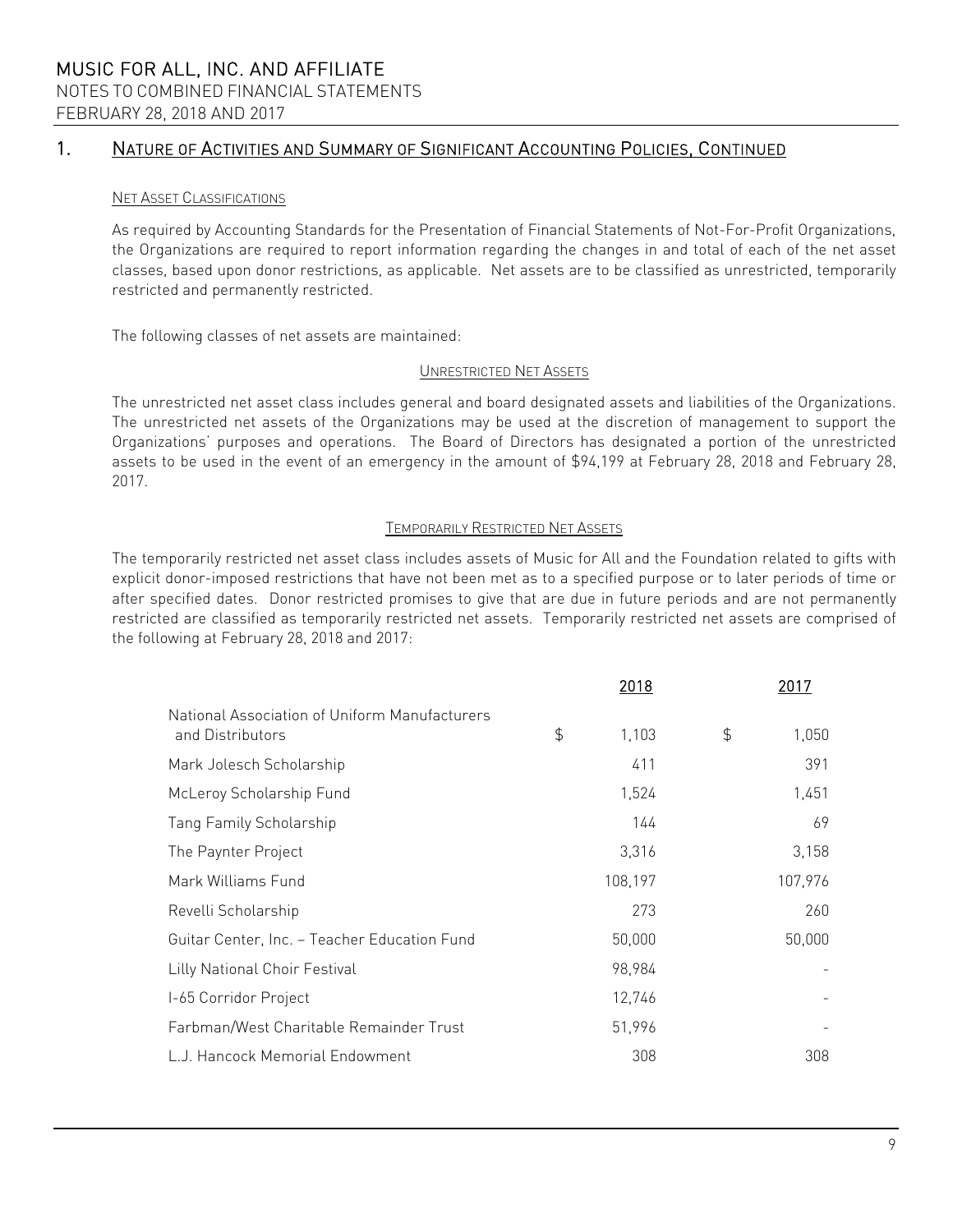# NOTES TO COMBINED FINANCIAL STATEMENTS

FEBRUARY 28, 2018 AND 2017

# 1. NATURE OF ACTIVITIES AND SUMMARY OF SIGNIFICANT ACCOUNTING POLICIES, CONTINUED

### NET ASSET CLASSIFICATIONS, CONTINUED

| Fred J. Miller Scholarship Fund | 150     | 150     |
|---------------------------------|---------|---------|
| Sophie Rinehart Fund            | 311     |         |
|                                 | 329.463 | 164,813 |

### Permanently Restricted Net Assets

The permanently restricted net asset class includes assets of the Foundation for which the donor has stipulated that the contribution be maintained in perpetuity. Donor imposed restrictions limiting the use of the assets or its economic benefit neither expire with the passage of time nor can be removed by satisfying a specific purpose. Permanently restricted net assets are comprised of the following at February 28, 2018 and 2017:

|                                 | 2018          |    | 2017    |
|---------------------------------|---------------|----|---------|
| Honor Band Chair Endowment      | \$<br>50,750  | \$ | 50,750  |
| L.J. Hancock Memorial Endowment | 35,923        |    | 35,723  |
| Sandy Feldstein Legacy Fund     | 36,556        |    | 36,556  |
| Fred J. Miller Scholarship Fund | 21,000        |    | 21,000  |
| Tang Family Scholarship Fund    | 28,167        |    | 27,954  |
| Sophie Rinehart Fund            | 14,976        |    |         |
| <b>Foundation Endowment</b>     | 5,187         |    | 4,486   |
|                                 | \$<br>192.559 | S  | 176.469 |

### IN-KIND CONTRIBUTIONS

The Organizations receive contributed services, goods, and use of facilities. The fair market value of these services, goods and facilities of \$171,050 and \$153,650 for the years ended February 28, 2018 and 2017, respectively, has been reflected in the accompanying financial statements. This includes annual rent of \$132,000 for the years ended February 28, 2018 and 2017. See Note 13. Accordingly, these transactions have been treated as non-cash transactions and are properly excluded from the statements of cash flows.

### EXPENSE ALLOCATION

Expenses have been classified as program (event expenses), fundraising, and general and administrative expenses based on the actual direct expenditures and cost allocation based on estimates of time and usage by the Organizations' personnel and programs.

### ADVERTISING COSTS

The Organizations incurred \$45,891 and \$85,310 in advertising expense for the years ended February 28, 2018 and 2017, respectively. These costs were expensed as incurred.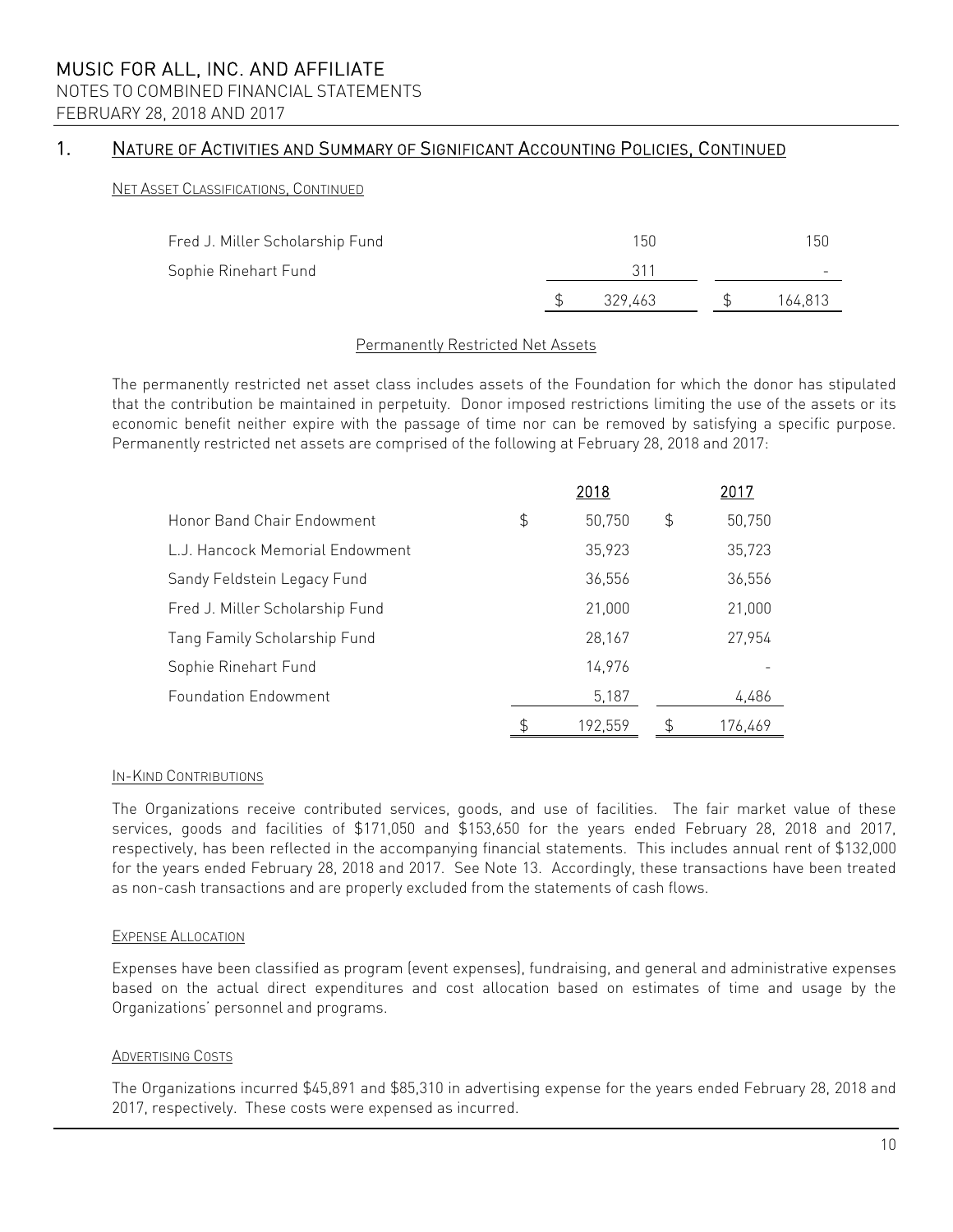# MUSIC FOR ALL, INC. AND AFFILIATE NOTES TO COMBINED FINANCIAL STATEMENTS FEBRUARY 28, 2018 AND 2017

# 1. NATURE OF ACTIVITIES AND SUMMARY OF SIGNIFICANT ACCOUNTING POLICIES, CONTINUED

### FAIR VALUE MEASUREMENTS

Accounting Standards for Fair Value Measurement define fair value as the exchange price that would be received for an asset or paid to transfer a liability (exit price) in the principal or most advantageous market for the asset or liability in an orderly transaction between market participants at the measurement date. Those standards also establish a three-level fair value hierarchy that prioritizes the inputs to valuation techniques used to measure fair value, giving highest priority to unadjusted quoted prices in active markets for identical assets or liabilities (level 1 measurements) and lowest priority to unobservable inputs (level 3 measurements).

Level 1 inputs are quoted prices (unadjusted) in active markets for identical assets or liabilities that the reporting entity has the ability to access at the measurement date. Level 2 inputs are inputs other than quoted prices included within Level 1 that are observable for the asset or liability, either directly or indirectly. Level 3 inputs are unobservable inputs for the asset or liability.

Assets measured on a recurring basis at February 28, 2018 and 2017 are as follows:

| 2018                          |               | Fair Value |                | Quoted<br>Prices in<br>Active<br>Markets for<br>Identical<br>Assets<br><u>(Level 1)</u> |               | Significant<br>Other<br>Observable<br>Inputs<br>[Level 2] |                | Significant<br>Unobservable<br>Inputs<br>[Level 3] |
|-------------------------------|---------------|------------|----------------|-----------------------------------------------------------------------------------------|---------------|-----------------------------------------------------------|----------------|----------------------------------------------------|
| Mutual funds                  |               |            |                |                                                                                         |               |                                                           |                |                                                    |
| Growth                        | $\frac{1}{2}$ | 82,848     | $\frac{4}{5}$  | 82,848                                                                                  | $\frac{4}{5}$ |                                                           | \$             |                                                    |
| Value                         |               | 107,129    |                | 107,129                                                                                 |               |                                                           |                |                                                    |
| Blended                       |               | 7,202      |                | 7,202                                                                                   |               |                                                           |                |                                                    |
| Emerging markets              |               | 10,088     |                | 10,088                                                                                  |               |                                                           |                |                                                    |
| Fixed income                  |               | 123,605    |                | 123,605                                                                                 |               |                                                           |                |                                                    |
| Total mutual funds            | \$            | 330,872    | $\frac{1}{2}$  | 330,872                                                                                 |               |                                                           |                |                                                    |
| Pledge receivable             | \$            | 18,168     | $\updownarrow$ |                                                                                         | \$            | 18,168                                                    | $\updownarrow$ |                                                    |
| Charitable<br>remainder trust | \$            | 51,996     | \$             |                                                                                         | \$            | 51,996                                                    | \$             |                                                    |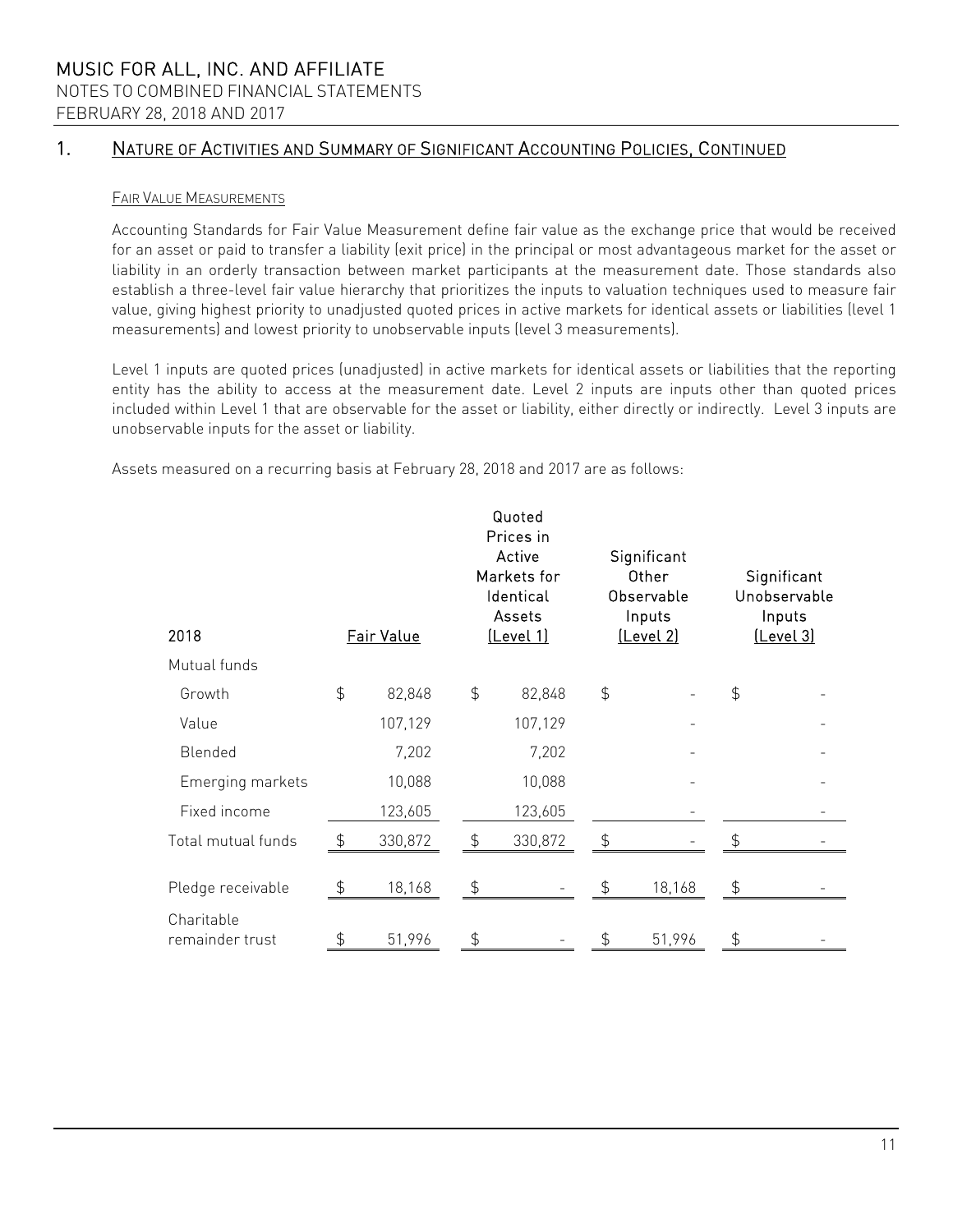# NOTES TO COMBINED FINANCIAL STATEMENTS

FEBRUARY 28, 2018 AND 2017

# 1. NATURE OF ACTIVITIES AND SUMMARY OF SIGNIFICANT ACCOUNTING POLICIES, CONTINUED

### FAIR VALUE MEASUREMENTS, CONTINUED

| 2017              |               | Fair Value |                | Level 1 |               | Level 2                  | <u>Level 3</u> |
|-------------------|---------------|------------|----------------|---------|---------------|--------------------------|----------------|
| Mutual funds      |               |            |                |         |               |                          |                |
| Growth            | $\frac{4}{5}$ | 69,487     | $\frac{4}{5}$  | 69,487  | $\frac{1}{2}$ | $\overline{\phantom{a}}$ | \$             |
| Value             |               | 101,115    |                | 101,115 |               |                          |                |
| Blended           |               | 6,536      |                | 6,536   |               |                          |                |
| Emerging markets  |               | 8,086      |                | 8,086   |               |                          |                |
| Fixed income      |               | 112,013    |                | 112,013 |               |                          |                |
|                   | $\mathcal{L}$ | 297,237    | $\mathfrak{L}$ | 297,237 | \$            |                          |                |
| Pledge receivable | $\frac{1}{2}$ | 22,954     | \$             | -       | \$            | 22,954                   | \$             |

Following is a description of the valuation methodologies used for assets measured at fair market value:

- Mutual funds Valued at the net asset value of shares held by the Organizations at year-end as quoted in the active market.
- Pledge receivable Valued at the net present value of future cash flows. See Note 3.
- Charitable remainder trust Valued at the net present value of future cash flows based on the life expectancy of the donor. See Note 7.

The valuation methodologies have not changed during the year ended February 28, 2018.

### SUBSEQUENT EVENTS

Subsequent events have been evaluated by management through July 11, 2018, which is the date the financial statements were available to be issued.

# 2. CERTIFICATES OF DEPOSIT

Music for All invests in FDIC-insured bank certificates of deposit which are recorded at cost and totaled \$1,197,265 and \$419,743 at February 28, 2018 and 2017, respectively. The certificates bear interest ranging from 0.80% to 1.60% and have maturities ranging from four to twenty-four months, with penalties for early withdrawal. Any penalties for early withdrawal would not have a material effect on the financial statements.

# 3. PLEDGE RECEIVABLE

Pledge receivable is recorded at its estimated fair value. Amounts due in more than one year are recorded at the present value of future cash flows, discounted at a rate of 4.27%. Pledge receivable consisted of the following at February 28, 2018: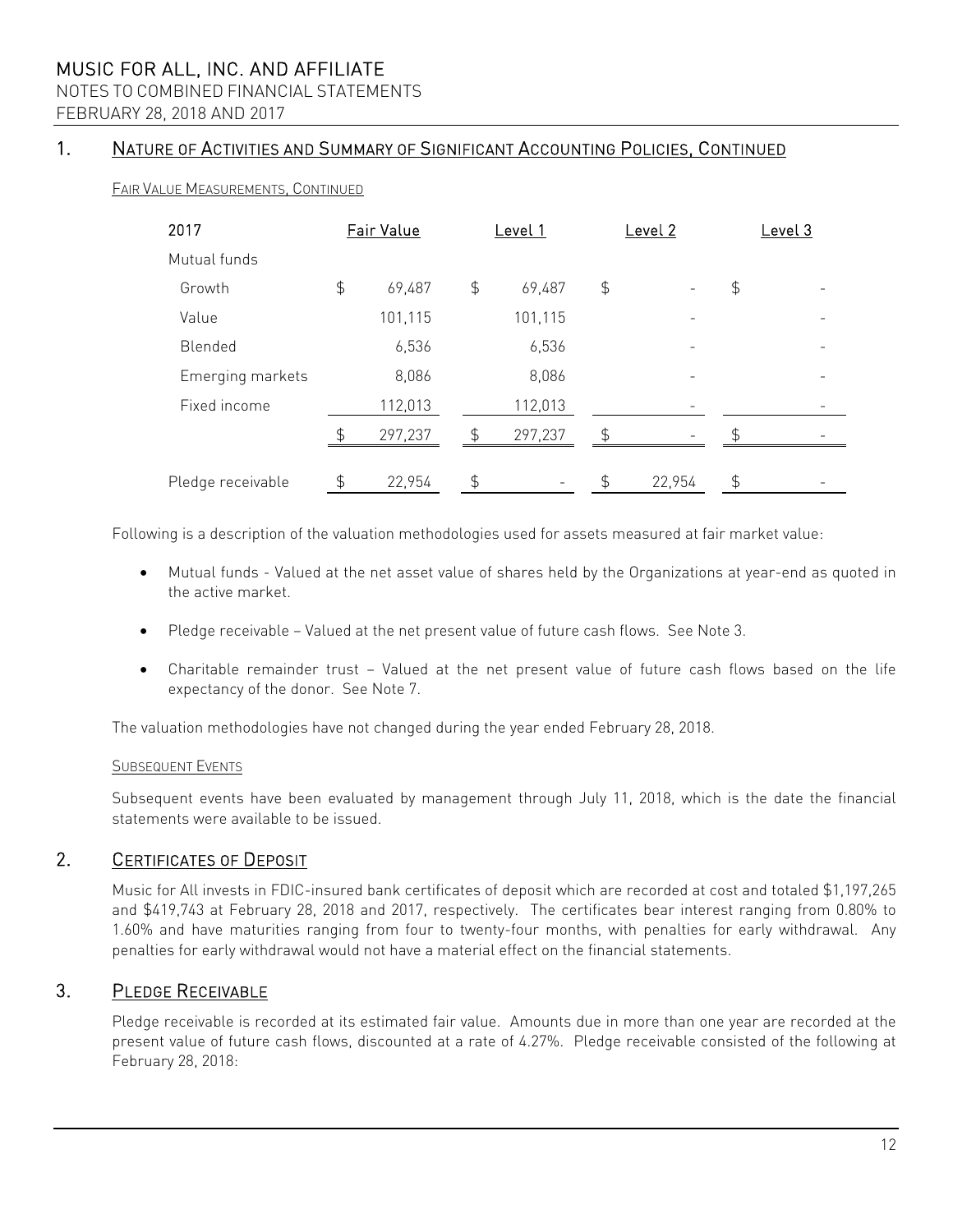# NOTES TO COMBINED FINANCIAL STATEMENTS

FEBRUARY 28, 2018 AND 2017

# 3. PLEDGE RECEIVABLE, CONTINUED

Pledge receivable expected to be collected in:

| Less than one year             | 5,000   |
|--------------------------------|---------|
| One to four years              | 15.000  |
| Less discount to present value | (1,832) |
|                                | 18,168  |

# 4. ENDOWMENT FUNDS

The Organizations' endowment consists of donor permanently restricted contributions that were made to provide a source of income for scholarships. As required by Generally Accepted Accounting Principles (GAAP), net assets associated with endowment funds are classified and reported based on the existence or absence of donor-imposed restrictions.

### INTERPRETATION OF RELEVANT LAW

The Board of Directors of the Organizations have interpreted the State Prudent Management of Institutional Funds Act (SPMIFA) as requiring the preservation of the purchasing power of the original gift as of the gift date of the donor-restricted endowment funds absent explicit donor stipulations to the contrary. As a result of this interpretation, the Organizations classify as permanently restricted net assets the original value of gifts donated to the permanent endowment. In accordance with SPMIFA, the Organizations consider the following factors in making a determination to appropriate or accumulate donor-restricted endowment funds:

- (1) The duration and preservation of the fund
- (2) The purposes of the Organizations and the donor-restricted endowment fund
- (3) General economic conditions
- (4) The possible effect of inflation and deflation
- (5) The expected total return from income and the appreciation of investments
- (6) Other resources of the Organizations
- (7) The investment policies of the Organizations

Changes in Endowment Net Assets for the years ended February 28, 2018 and 2017:

| 2018                   | Temporarily<br>Restricted |          | Permanently<br>Restricted |    | Total    |  |  |
|------------------------|---------------------------|----------|---------------------------|----|----------|--|--|
| Endowment net assets,  |                           |          |                           |    |          |  |  |
| beginning of year      | \$                        | 458      | \$<br>176,469             | \$ | 176,927  |  |  |
| Donations              |                           |          | 16,090                    |    | 16,090   |  |  |
| Investment income      |                           | 7,651    |                           |    | 7,651    |  |  |
| Appropriation of       |                           |          |                           |    |          |  |  |
| endowment net          |                           |          |                           |    |          |  |  |
| assets for expenditure |                           | (7, 339) |                           |    | (7, 339) |  |  |
| Endowment net          |                           |          |                           |    |          |  |  |
| assets, end of year    |                           | 770      | 192,559                   | ፍ  | 193,329  |  |  |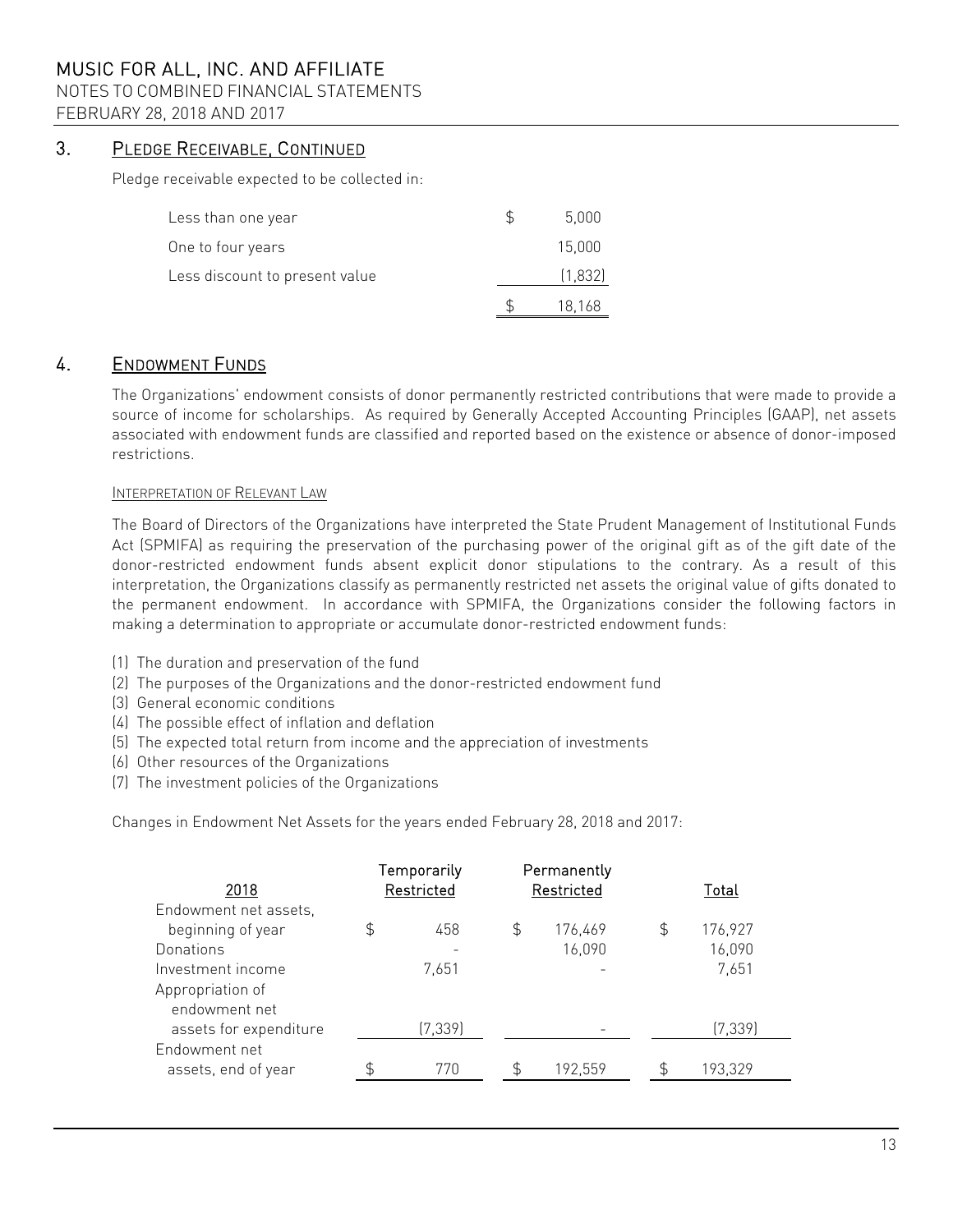NOTES TO COMBINED FINANCIAL STATEMENTS

FEBRUARY 28, 2018 AND 2017

# 4. ENDOWMENT FUNDS, CONTINUED

| 2017                   | Temporarily<br>Restricted |          |                | Permanently<br>Restricted | Total         |
|------------------------|---------------------------|----------|----------------|---------------------------|---------------|
| Endowment net assets,  |                           |          |                |                           |               |
| beginning of year      | \$                        | 239      | $\mathfrak{P}$ | 146,684                   | \$<br>146,923 |
| Donations              |                           |          |                | 29,785                    | 29,785        |
| Investment income      |                           | 7,333    |                |                           | 7,333         |
| Appropriation of       |                           |          |                |                           |               |
| endowment net          |                           |          |                |                           |               |
| assets for expenditure |                           | (7, 114) |                |                           | (7, 114)      |
| Endowment net          |                           |          |                |                           |               |
| assets, end of year    |                           | 458      |                | 176,469                   | 176,927       |

### RETURN OBJECTIVES AND RISK PARAMETERS

The Organizations have adopted investment policies for endowment assets that attempt to provide a predictable stream of funding to programs supported by the endowment while seeking to maintain the purchasing power of the endowment assets. Endowment assets include those assets of donor-restricted funds that the Organizations must hold in perpetuity.

### STRATEGIES EMPLOYED FOR ACHIEVING OBJECTIVES

To satisfy long-term rate-of-return objectives, the Organizations rely on a total return strategy administered by PNC Investments in which investment returns are achieved through both capital appreciation (realized and unrealized) and current yield (interest and dividends). PNC Investments targets a diversified asset allocation that places a greater emphasis on long-term growth and a reasonable return.

### SPENDING POLICY AND HOW THE INVESTMENT OBJECTIVES RELATE TO SPENDING POLICY

The Organizations have a policy whereby disbursements can be made up to 5% of the endowment's previous year fund balance for the Organizations' scholarships. This is consistent with the Organizations' objective to maintain the purchasing power of the endowment assets held in perpetuity or for a specified term as well as to provide additional real growth through investment return.

# 5. INVESTMENTS

Consistent with Accounting Standards for Investments Held by Not-for-Profits, investments in equity securities with readily determinable fair values and all investments in debt securities are measured at fair value in the statements of financial position. Unrealized gains and losses are based on the differences between cost and fair value of each classification of security and are reported in the statement of activities. Fair market value is determined by quoted prices in the active market.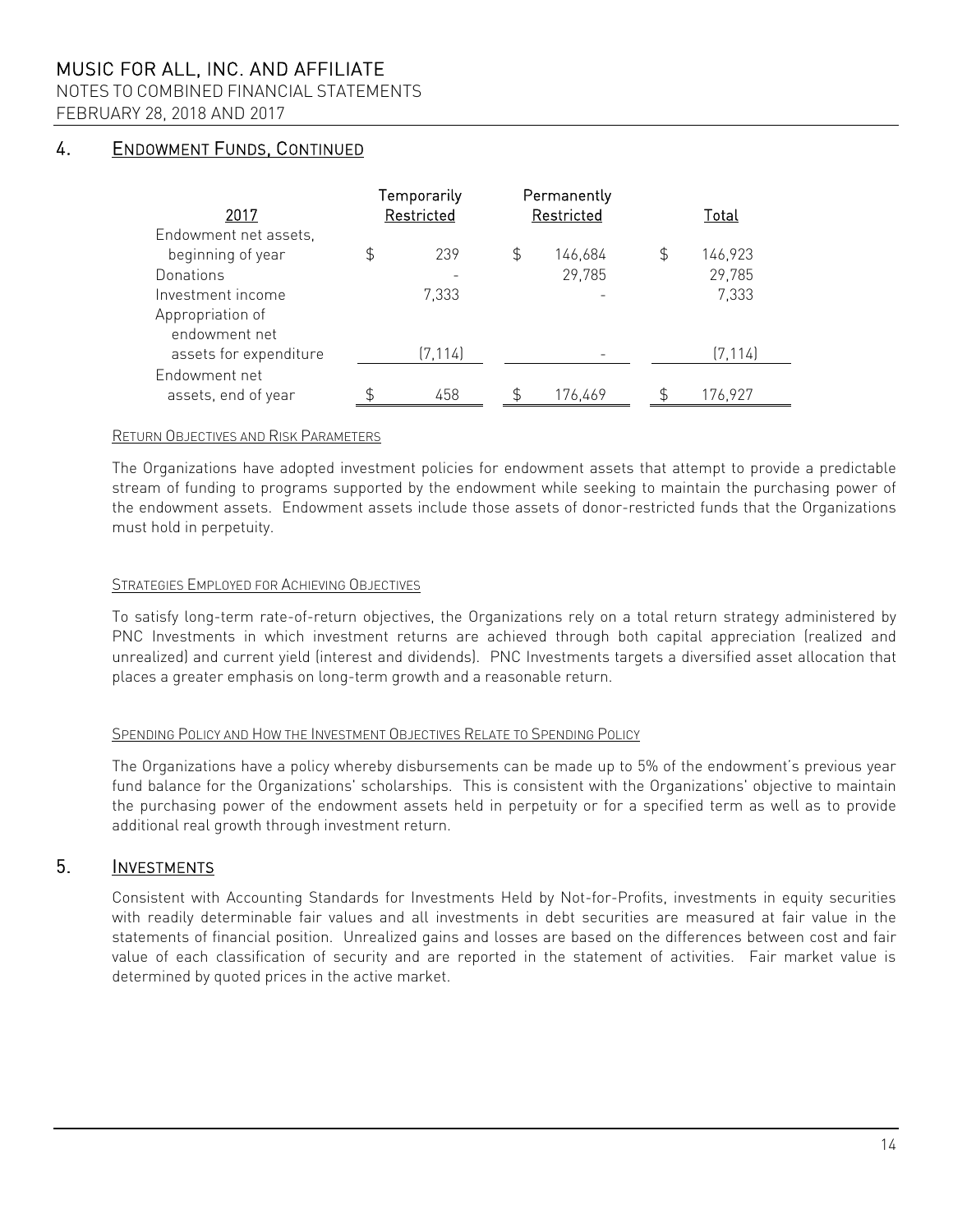### NOTES TO COMBINED FINANCIAL STATEMENTS

FEBRUARY 28, 2018 AND 2017

# 5. INVESTMENTS, CONTINUED

Cost and fair value of investments at February 28, 2018 and 2017 are as follows:

|                       | 2018         |         |  |             |  | 2017    |         |  |  |
|-----------------------|--------------|---------|--|-------------|--|---------|---------|--|--|
|                       | 2018<br>Fair |         |  |             |  | Fair    | 2017    |  |  |
|                       |              | Value   |  | <u>Cost</u> |  | Value   | Cost    |  |  |
| Marketable Securities |              | 330,872 |  | 286,479     |  | 297,237 | 267.731 |  |  |

### 6. PROPERTY AND EQUIPMENT

Property and equipment at February 28, 2018 and 2017 is as follows:

|     | 2018        |    | 2017        |
|-----|-------------|----|-------------|
| \$  | 764,818     | \$ | 764,818     |
|     | 105,306     |    | 33,724      |
|     | 799,392     |    | 745,262     |
|     | 1,669,516   |    | 1,543,804   |
|     | (1,488,859) |    | (1,459,935) |
| \$. | 180,657     | S  | 83,869      |
|     |             |    |             |

# 7. CHARITABLE REMAINDER TRUST

During 2018, a donor named Music for All as a beneficiary of a charitable remainder trust. The charitable remainder trust will provide payment of \$120,000 for the Organizations' use after the donor's passing. In the period the trust is established, the portion of the trust attributable to the present value of the future benefits to be received by Music for All is recorded in the Statement of Activities as a temporarily restricted contribution. The contribution was valued at \$51,996 in 2018 using a discount rate of 4.5%.

# 8. PREPAID EVENT INCOME

Music for All records prepaid event income when funds are collected in advance for events. Once the event takes place, the funds are recognized as income. The prepaid account also includes sponsorship income that is contractually obligated to Music for All. Income is recognized as Music for All fulfills the contract requirements. Prepaid event income as of February 28, 2018 and 2017 was \$3,342,619 and \$2,686,315, respectively.

# 9. BANK LINE OF CREDIT

Music for All has a \$620,000 line of credit with a bank that expires in September 2018. The line of credit bears interest at the prime rate plus .5% (5.0% at February 28, 2018). Music for All had no outstanding balance on the line of credit at February 28, 2018 and 2017.

# 10. DEFERRED TRUST LIABILITY

Music for All received a charitable gift annuity trust of \$75,000 during the year ended February 29, 2008. Under this trust agreement, Music for All is required to pay the donor \$4,125 annually, in quarterly installments. Music for All has recorded a deferred trust liability for the estimated value of these payments. The deferred trust liability was \$32,246 and \$33,897 at February 28, 2018 and 2017, respectively.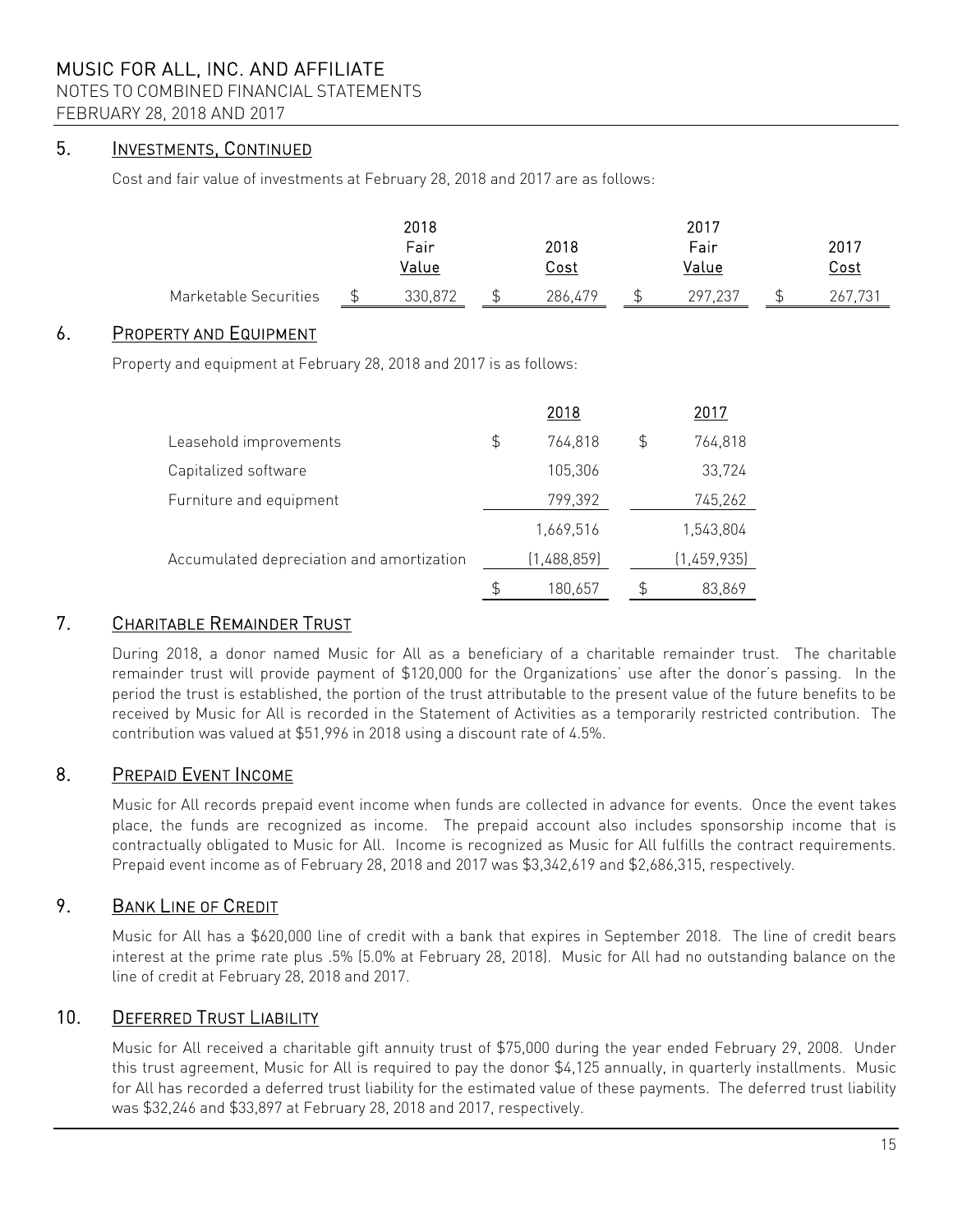# 11. TAX STATUS

Music for All and the Foundation are not-for-profit organizations, exempt from income taxes under Section 501(c)(3) of the U. S. Internal Revenue Code and have been classified as organizations that are not private foundations under Section 509(a) of the Internal Revenue Code. However, if income is generated from certain activities not directly related to Music for All's tax exempt purpose, such income would be subject to taxation as unrelated business income.

# 12. EMPLOYEE BENEFIT PLAN

Music for All maintains a Section 403(b) salary reduction retirement plan. The plan covers essentially all salaried employees who have completed one year of service. The plan agreement provides for discretionary employer matching contributions. The discretionary match is at an amount not to exceed 4% of the employee's annual salary. The matching contributions are subject to a six-year graded vesting schedule that provides 20% vesting after two years of service and 20% per year thereafter (100% vested after six years of service). Music for All's contributions for the years ended February 28, 2018 and 2017 totaled \$36,118 and \$29,683, respectively.

# 13. LEASES

Music for All has a lease for office space, that expires June 2023. Rent escalates annually. The straight-line rent payments are \$5,652 per month. Total lease expense under the office lease was \$67,819 for the year ended February 28, 2018. The liability related to the difference between straight-line rent and actual cash rental payments of \$198,934 and \$176,344 at February 28, 2018 and 2017, respectively, is reflected in accrued expenses on the statements of financial position. The estimated fair market value of this lease was approximately \$20,000 per month. In recognition of the contribution, the donor was acknowledged as a sponsor at events throughout the fiscal year, carrying a value of approximately \$40,000. Accordingly, the fair market value of the lease recognized in fiscal year 2018 was \$132,000, as noted in Note 1, which is recorded as an in-kind contribution for the leased office space.

Music for All also leases office equipment under operating leases that have various expiration dates through March 2022. Equipment rental expense for the years ended February 28, 2018 and 2017 for these leases amounted to \$28,280 and \$24,002, respectively. Music for All rents other equipment on a temporary basis for camps and other activities.

Future minimum lease payments required under these leases are as follows for the years ending February:

| 2019       | \$<br>87,626  |
|------------|---------------|
| 2020       | 105,711       |
| 2021       | 112,553       |
| 2022       | 122,607       |
| 2023       | 138,822       |
| Thereafter | 48,227        |
|            | \$<br>615,546 |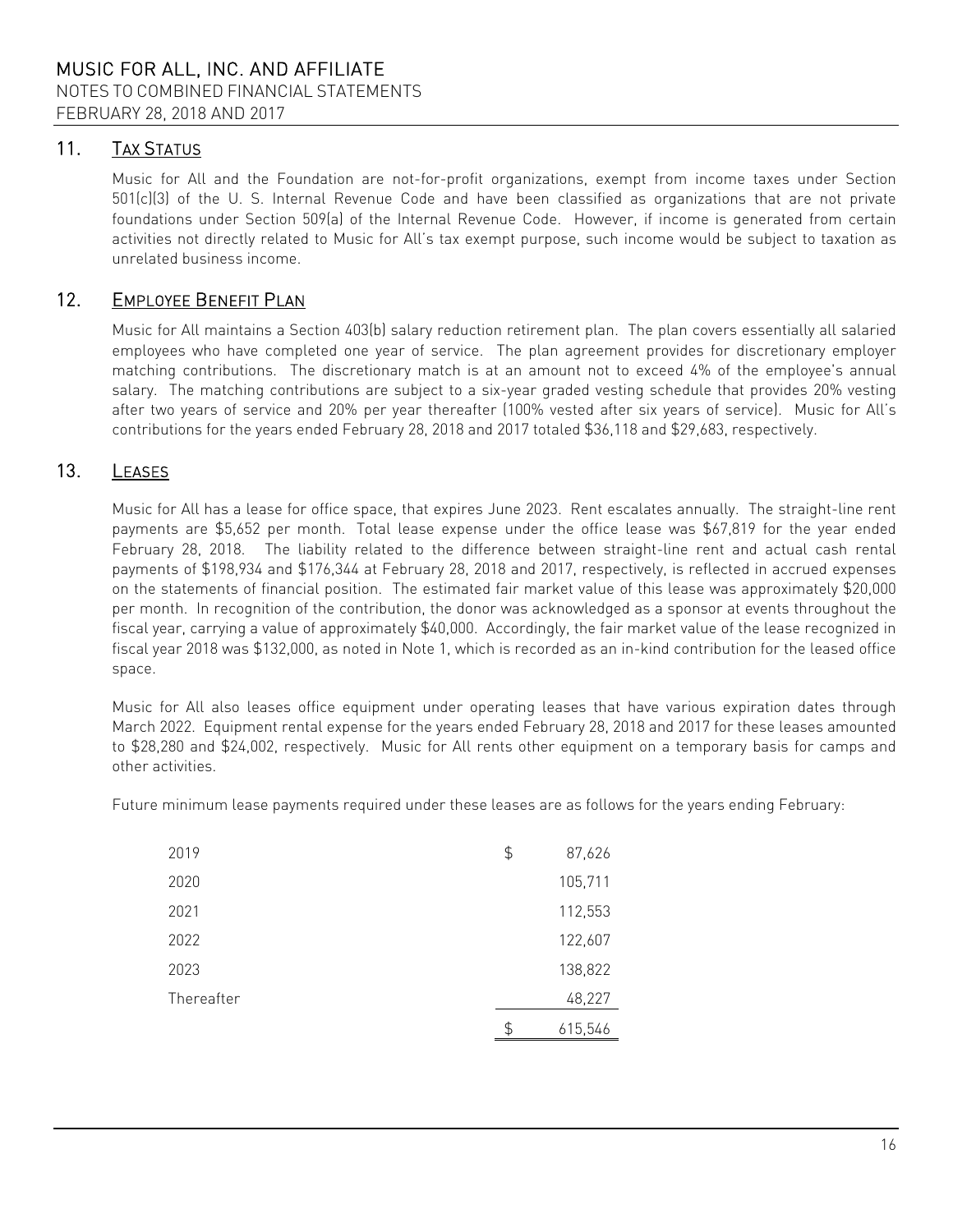# 14. COMMITMENTS

Music for All has contracted to hold a portion of its programming activities at three venues through October 2022, June 2023, and November 2023. The minimum total amount due under these contracts is approximately \$525,000. Music for All reserves hotel rooms in advance of future events which have commitments. The fiscal year 2019 agreement was signed prior to February 28, 2018 and has a food and beverage minimum of \$195,000. If the minimum is not met, Music for All owes the shortage multiplied by 40%. The agreement also includes escalating cancellation clauses. The 2019 event was held in March 2018, and Music for All did not incur any cancellation or food and beverage penalties.

Music for All also has agreements in place to sponsor future events through December 2019. The total commitments related to these agreements are \$25,000.

Music for All also has agreements in place with various educational consultants to assist in coordinating future events through April 2020. The total commitments related to these agreements are approximately \$116,300 and \$7,700 for 2019 and 2020, respectively.

Also, in 2017, Music for All entered a software licensure agreement through June 2022 with fees approximating \$72,000 annually.

# 15. RECLASSIFICATIONS

Certain balances in the 2017 financial statements have been retroactively reclassified for comparative purposes to conform to the presentation in the 2018 financial statements. These reclassifications had no impact on net assets as of February 28, 2017.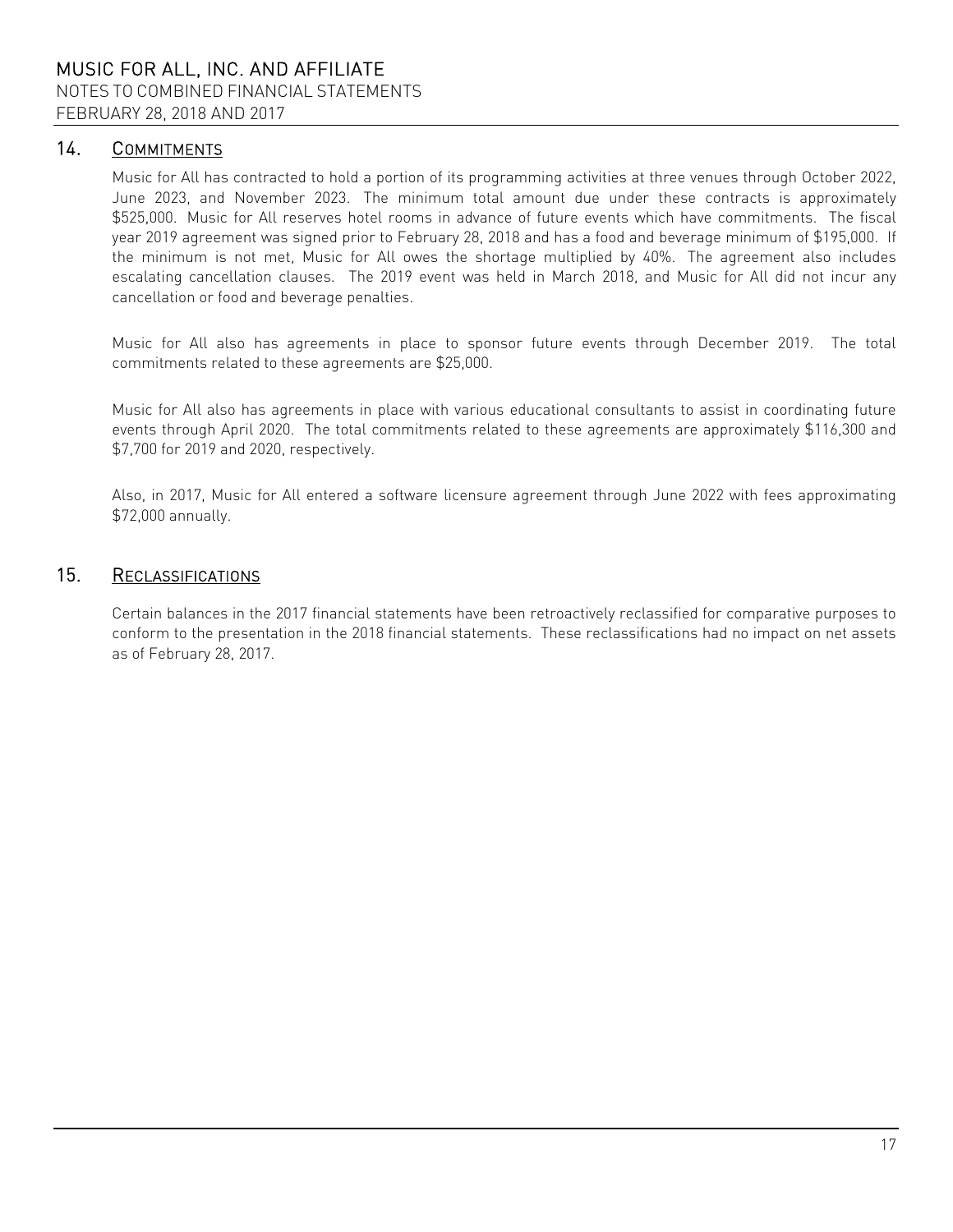PH 317 241 2999 FAX 317 240 4485

Greenwalt CPAs, Inc. 5342 W. Vermont Street Indianapolis, IN 46224 www.greenwaltcpas.com



#### INDEPENDENT AUDITORS' REPORT ON SUPPLEMENTARY INFORMATION

To the Boards of Directors of Music for All, Inc. and Affiliate:

We have audited the combined financial statements of Music for All, Inc. and Affiliate as of and for the year ended February 28, 2018, and our report thereon dated July 11, 2018, which expressed an unmodified opinion on those combined financial statements appears on page 1. We also have previously audited, in accordance with auditing standards generally accepted in the United States of America, the combined statement of financial position of Music for All, Inc. and Affiliate as of February 28, 2017 and the related combined statements of activities, functional expenses and cash flows for the year then ended, and we expressed an unmodified opinion on those combined financial statements. Our audits were performed for the purpose of forming an opinion on the combined financial statements as a whole. The information in Exhibits I through VI is presented for purposes of additional analysis and is not a required part of the combined financial statements. Such information is the responsibility of management and was derived from and relates directly to the underlying accounting and other records used to prepare the combined financial statements. The information has been subjected to the auditing procedures applied in the audit of the combined financial statements and certain additional procedures, including comparing and reconciling such information directly to the underlying accounting and other records used to prepare the combined financial statements or to the combined financial statements themselves, and other additional procedures in accordance with auditing standards generally accepted in the United States of America. In our opinion, the information is fairly stated in all material respects in relation to the combined financial statements as a whole.

Greenwalt CPAs, Inc.

July 11, 2018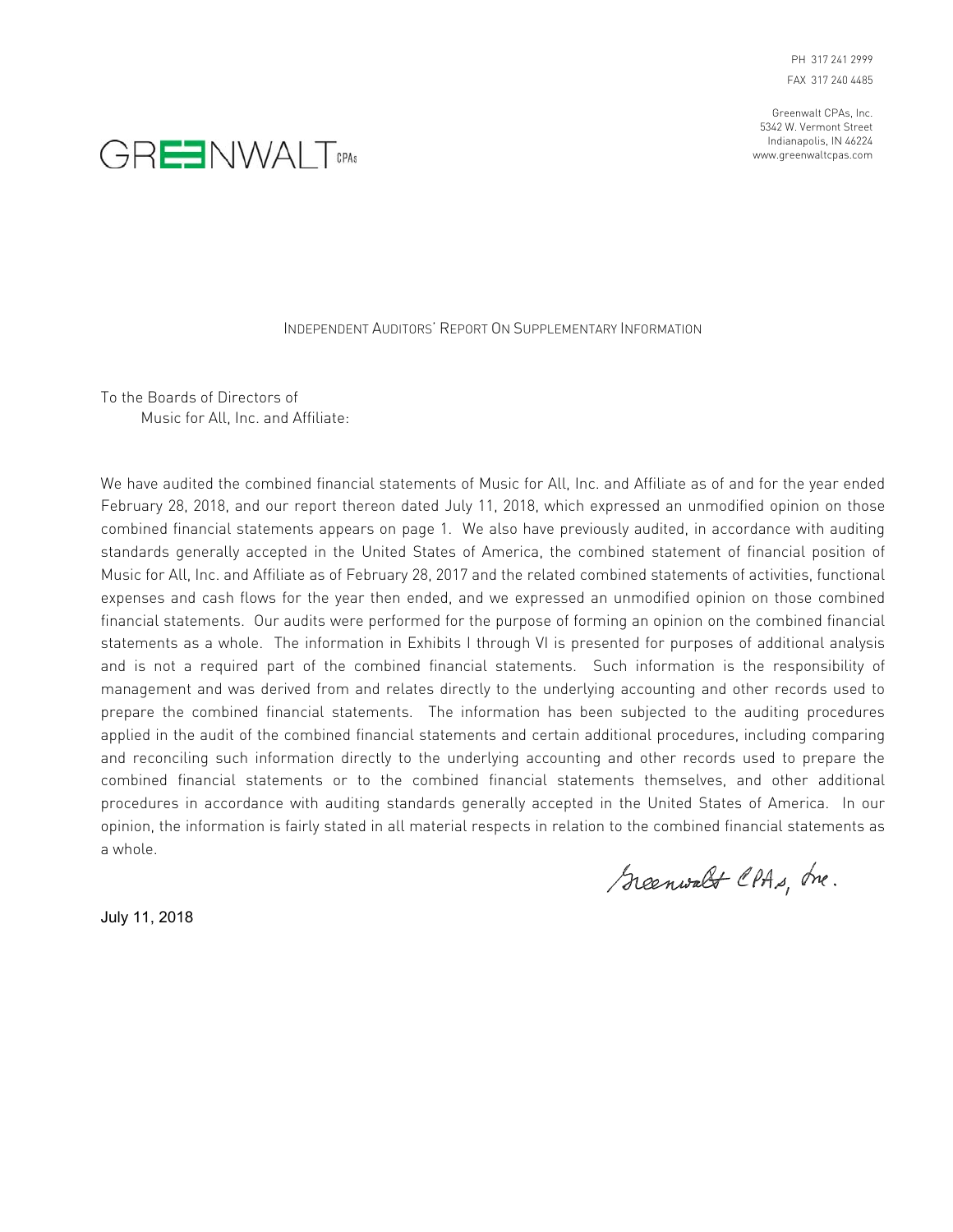COMBINING STATEMENTS OF FINANCIAL POSITION FEBRUARY 28, 2018 WITH COMPARATIVE TOTALS AS OF FEBRUARY 28, 2017 CHANGE AND THE SERVICE OF STATISTIC RESPONSE IN EXHibit I

|                                                      | <b>MUSIC</b><br><b>FOR ALL</b> | <b>MUSIC FOR ALL</b>     | <b>FOUNDATION ELIMINATIONS</b> | 2018<br><b>TOTAL</b> | 2017<br><b>TOTAL</b> |
|------------------------------------------------------|--------------------------------|--------------------------|--------------------------------|----------------------|----------------------|
| <b>ASSETS</b>                                        |                                |                          |                                |                      |                      |
| <b>CURRENT ASSETS</b>                                |                                |                          |                                |                      |                      |
| Cash and cash equivalents                            | 2,110,143<br>\$                | \$<br>11,362             | \$                             | 2,121,505<br>\$      | 3,283,904<br>\$      |
| Certificates of deposit                              | 1,197,265                      |                          |                                | 1,197,265            | 419,743              |
| Accounts receivable, net of allowance for            |                                |                          |                                |                      |                      |
| doubtful accounts of \$45,100 and \$13,300 at        |                                |                          |                                |                      |                      |
| February 28, 2018 and 2017, respectively             | 832,589                        | 69                       |                                | 832,658              | 754,507              |
| Accounts receivable - related party                  |                                | 12,483                   | (12, 483)                      |                      |                      |
| Pledge receivable - short-term                       |                                | 5,000                    |                                | 5,000                | 5,000                |
| Inventory                                            |                                |                          |                                |                      | 19,477               |
| Prepaid expenses                                     | 497,738                        | $\overline{\phantom{a}}$ | $\overline{\phantom{a}}$       | 497,738              | 354,632              |
| Total current assets                                 | 4,637,735                      | 28,914                   | (12, 483)                      | 4,654,166            | 4,837,263            |
|                                                      |                                |                          |                                |                      |                      |
| <b>INVESTMENTS</b>                                   |                                |                          |                                |                      |                      |
| Marketable securities                                |                                | 330,872                  |                                | 330,872              | 297,237              |
| PROPERTY AND EQUIPMENT                               |                                |                          |                                |                      |                      |
| Property and equipment                               | 1,661,667                      | 7,849                    |                                | 1,669,516            | 1,543,804            |
| Accumulated depreciation and amortization            | (1,481,010)                    | (7, 849)                 |                                | (1,488,859)          | (1,459,935)          |
| Net property and equipment                           | 180,657                        |                          | $\blacksquare$                 | 180,657              | 83,869               |
|                                                      |                                |                          |                                |                      |                      |
| <b>OTHER ASSETS</b><br>Pledge receivable - long-term |                                | 13,168                   |                                | 13,168               | 17,954               |
| Charitable remainder trust                           | 51,996                         |                          |                                | 51,996               |                      |
| Deposit                                              | 74,073                         |                          |                                | 74,073               |                      |
| Trademark                                            | 20,000                         |                          |                                | 20,000               | 20,000               |
| Total other assets                                   | 146,069                        | 13,168                   |                                | 159,237              | 37,954               |
|                                                      |                                |                          |                                |                      |                      |
|                                                      | 4,964,461<br>\$                | 372,954<br>\$            | (12, 483)<br>\$                | \$<br>5,324,932      | \$<br>5,256,323      |
| <b>LIABILITIES AND NET ASSETS</b>                    |                                |                          |                                |                      |                      |
| <b>CURRENT LIABILITIES</b>                           |                                |                          |                                |                      |                      |
| Accounts payable                                     | \$<br>56,244                   | \$                       | \$                             | 56,244<br>\$         | \$<br>16,620         |
| Accounts payable - related party                     | 12,483                         |                          | (12, 483)                      |                      |                      |
| Accrued expenses                                     | 428,071                        | 4,000                    |                                | 432,071              | 1,262,356            |
| Prepaid event income                                 | 3,342,619                      |                          |                                | 3,342,619            | 2,686,315            |
| Total current liabilities                            | 3,839,417                      | 4.000                    | (12, 483)                      | 3,830,934            | 3,965,291            |
| <b>LONG-TERM LIABILITIES</b>                         |                                |                          |                                |                      |                      |
| Deferred trust liability                             | 32,246                         |                          |                                | 32,246               | 33,897               |
| Reserve for license fees                             | 178,779                        |                          |                                | 178,779              | 187,964              |
| Total long-term liabilities                          | 211,025                        |                          | $\blacksquare$                 | 211,025              | 221,861              |
| <b>Total liabilities</b>                             | 4,050,442                      | 4,000                    | (12, 483)                      | 4,041,959            | 4, 187, 152          |
| <b>NET ASSETS</b>                                    |                                |                          |                                |                      |                      |
| Unrestricted                                         | 700,293                        | 60,658                   |                                | 760,951              | 727,889              |
| Temporarily restricted                               | 213,726                        | 115,737                  |                                | 329,463              | 164,813              |
| Permanently restricted                               |                                | 192,559                  |                                | 192,559              | 176,469              |
|                                                      | 914,019                        | 368,954                  | $\overline{\phantom{a}}$       | 1,282,973            | 1,069,171            |
|                                                      | \$4,964,461                    | 372,954<br>\$            | \$<br>(12, 483)                | \$5,324,932          | \$5,256,323          |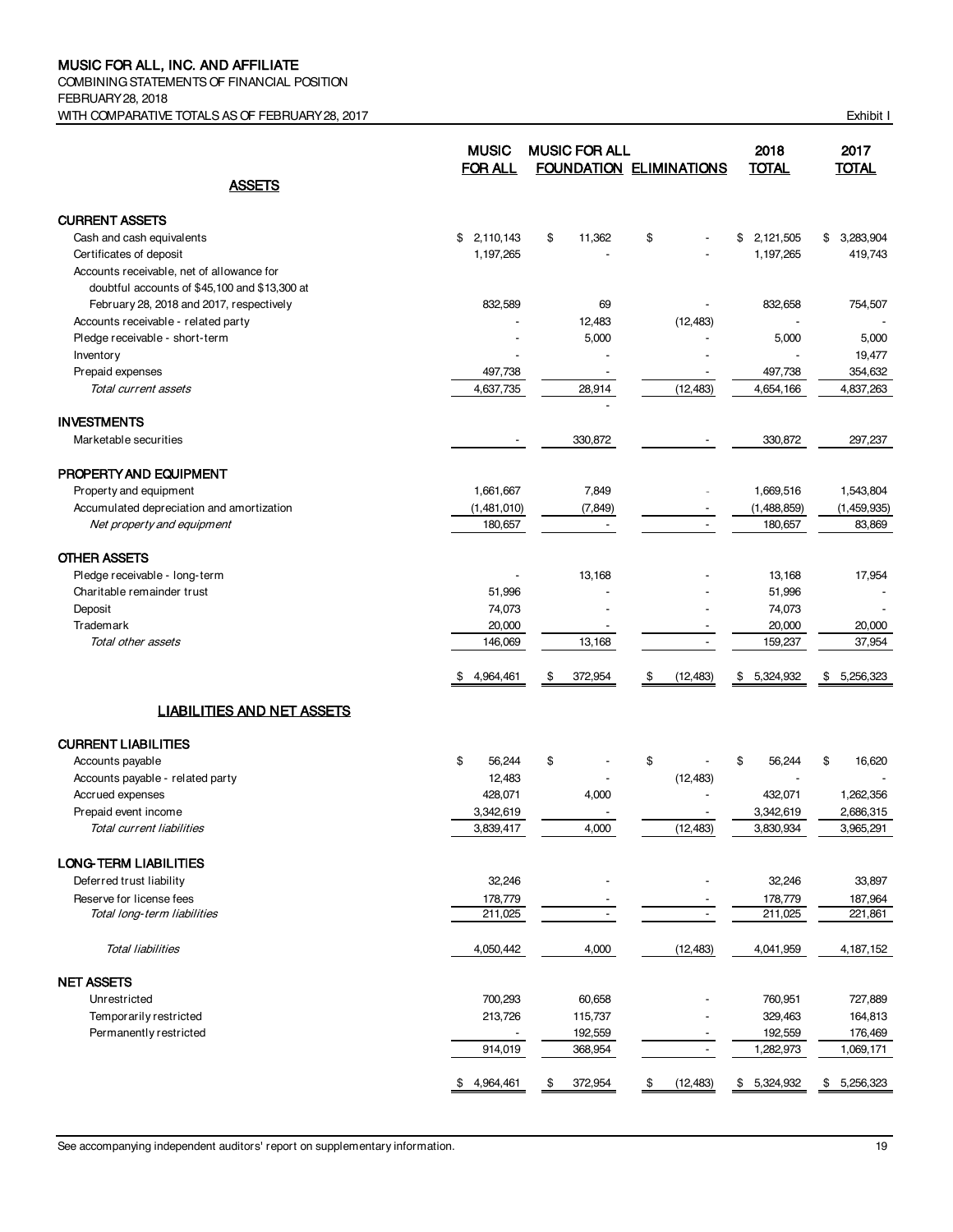COMBINING STATEMENT OF ACTIVITIES

FOR THE YEAR ENDED FEBRUARY 28, 2018

WITH SUMMARIZED COMPARATIVE INFORMATION FOR THE YEAR ENDED FEBRUARY 28, 2017 **Exhibit II** COMPARATIVE INFORMATION FOR THE YEAR ENDED FEBRUARY 28, 2017

|                                       |                 |                      | <b>UNRESTRICTED</b>            |               |                          | <b>TEMPORARILY</b><br><b>RESTRICTED</b> |               | <b>PERMANENTLY</b><br><b>RESTRICTED</b> |                  |                 |
|---------------------------------------|-----------------|----------------------|--------------------------------|---------------|--------------------------|-----------------------------------------|---------------|-----------------------------------------|------------------|-----------------|
|                                       | <b>MUSIC</b>    | <b>MUSIC FOR ALL</b> |                                |               | <b>MUSIC</b>             | <b>MUSIC FOR ALL</b>                    |               | <b>MUSIC FOR ALL</b>                    | 2018             | 2017            |
|                                       | <b>FOR ALL</b>  |                      | <b>FOUNDATION ELIMINATIONS</b> | <b>TOTAL</b>  | <b>FOR ALL</b>           | <b>FOUNDATION</b>                       | <b>TOTAL</b>  | <b>FOUNDATION</b>                       | <b>TOTAL</b>     | <b>TOTAL</b>    |
| <b>REVENUE</b>                        |                 |                      |                                |               |                          |                                         |               |                                         |                  |                 |
| Program fees                          | \$<br>1,120,062 | \$                   | \$                             | \$1,120,062   | \$<br>٠                  | \$                                      | \$            | \$<br>$\blacksquare$                    | 1,120,062<br>\$  | \$<br>1,869,409 |
| Housing and meal fees                 | 1,669,665       |                      |                                | 1,669,665     |                          |                                         |               |                                         | 1,669,665        | 1,751,242       |
| <b>Ticket</b> fees                    | 3,024,559       |                      |                                | 3,024,559     |                          |                                         |               |                                         | 3,024,559        | 2,888,435       |
| <b>Band fees</b>                      | 648,825         |                      |                                | 648,825       |                          |                                         |               |                                         | 648,825          | 617,189         |
| Merchandise sales                     | 1,354           |                      |                                | 1,354         |                          |                                         |               |                                         | 1,354            | 68,085          |
| Program book sales                    | 164,817         |                      |                                | 164,817       |                          |                                         |               |                                         | 164,817          | 151,363         |
| Photography commissions               | 1,400           |                      | ٠                              | 1,400         |                          |                                         |               |                                         | 1,400            | 1,404           |
| Merchandise commissions and sales     | 719,892         |                      | ٠                              | 719,892       |                          |                                         |               |                                         | 719,892          | 622,105         |
| Sponsorships                          | 1,100,769       |                      | ٠                              | 1,100,769     |                          |                                         |               |                                         | 1,100,769        | 1,109,861       |
| Contributions                         | 99,419          | 6,470                | ٠                              | 105,889       | 63,988                   | 23                                      | 64,011        | 16,090                                  | 185,990          | 172,163         |
| In-kind contributions                 | 171,050         |                      | $\overline{\phantom{a}}$       | 171,050       |                          |                                         |               |                                         | 171,050          | 153,650         |
| Grants                                | 159,708         | $\sim$               | (8, 450)                       | 151,258       | 99,738                   |                                         | 99,738        |                                         | 250,996          | 140,600         |
| Interest and dividends                | 7,857           | 15,662               |                                | 23,519        |                          |                                         |               |                                         | 23,519           | 10,818          |
| Unrealized gain on investments        |                 | 11,877               | ٠                              | 11,877        | $\overline{\phantom{a}}$ | 6,101                                   | 6,101         | ٠                                       | 17,978           | 34,559          |
| Miscellaneous                         | 26,588          |                      |                                | 26,588        |                          |                                         |               |                                         | 26,588           | 29,411          |
| Net assets released from restrictions |                 | 5,200                |                                | 5,200         |                          | (5,200)                                 | (5, 200)      |                                         |                  |                 |
| Total revenue                         | 8,915,965       | 39,209               | (8, 450)                       | 8,946,724     | 163,726                  | 924                                     | 164,650       | 16,090                                  | 9,127,464        | 9,620,294       |
| <b>EXPENSES</b>                       |                 |                      |                                |               |                          |                                         |               |                                         |                  |                 |
| Program                               | 8,147,243       | 15,450               | (8, 450)                       | 8,154,243     |                          |                                         |               |                                         | 8,154,243        | 8,666,813       |
| Fundraising                           | 224,565         |                      |                                | 224,565       |                          |                                         |               |                                         | 224,565          | 211,018         |
| General and administrative            | 529,590         | 5,264                |                                | 534,854       |                          |                                         |               |                                         | 534,854          | 568,333         |
| Total expenses                        | 8,901,398       | 20,714               | (8, 450)                       | 8,913,662     |                          |                                         |               |                                         | 8,913,662        | 9,446,164       |
| CHANGE IN NET ASSETS                  | 14,567          | 18,495               |                                | 33,062        | 163,726                  | 924                                     | 164,650       | 16,090                                  | 213,802          | 174,130         |
| NET ASSETS, BEGINNING OF YEAR         | 685,726         | 42,163               |                                | 727,889       | 50,000                   | 114,813                                 | 164,813       | 176,469                                 | 1,069,171        | 895,041         |
| NET ASSETS, END OF YEAR               | \$<br>700,293   | \$<br>60,658         | \$<br>$\sim$                   | \$<br>760,951 | \$<br>213,726            | 115,737<br>\$                           | \$<br>329,463 | \$<br>192,559                           | 1.282.973<br>\$. | \$<br>1,069,171 |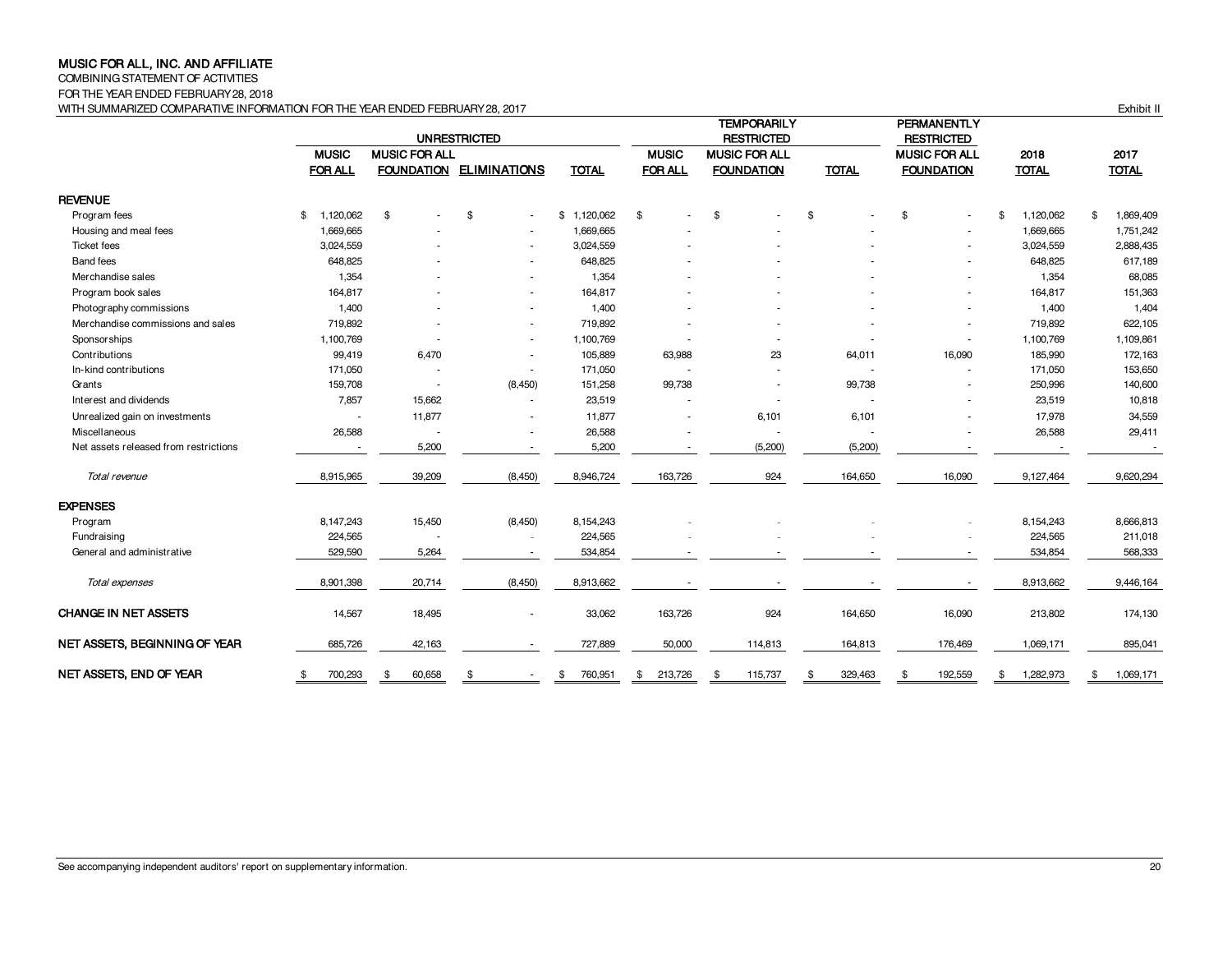COMBINING SCHEDULE OF FUNCTIONAL EXPENSES

FOR THE YEAR ENDED FEBRUARY 28, 2018

GENERAL & ADMINISTRATIVE **MUSIC FOR ALL 2018** 2017 PROGRAM FUNDRAISING EXPENSES TOTAL FOUNDATION ELIMINATIONS TOTAL TOTAL PROGRAMS Awards and trophies \$ 117,529 \$ 2,768 \$ \$ 120,297 \$ \$ \$ 120,297 \$ 100,003 Scholarships and grants - - - - 15,450 (8,450) 7,000 7,000 Clinicians' and judges' fees 1,033,752 1,033,752 1,033,752 1,033,752 1,033,752 1,033,752 1,033,752 1,055,659 Copyright fees 2.0 18,152 - 18,152 - 18,152 - 18,152 - 18,152 - 18,152 - 18,152 - 196,958 Cost of merchandise sold 241,594 - - 241,594 - - 241,594 265,337 Equipment rental 189,487 189,487 189,487 167,358 Program promotion 136,501 26,264 38,919 201,684 - - 201,684 265,993 Facility rental 789,294 - - 789,294 - - 789,294 745,027 Participants' housing and meals **1,674,474** 1,674,474 1,674,474 1,674,474 1,674,474 1,674,474 1,674,474 2,024,752 Outside services 1,378,164 6,037 17,633 1,401,834 3,734 - 1,405,568 1,507,597 Other program expenses 475,818 475,818 61,572 14,262 551,652 - - - - - - - - - - - - 551,652 530,564 Total programs and activities 6,054,765 6,054,765 96,641 70,814 6,222,220 19,184 (8,450) 6,232,954 6,876,248 PERSONNEL RELATED Salaries and contract employees 1,211,643 1,211,643 93,260 262,711 1,567,614 1,567,614 1,567,614 1,537,590 Salaries - payroll taxes 92,056 7,476 20,092 119,624 119,624 107,567 403(b) contribution 1,528 5,696 36,118 29,683 Staff travel, housing and meals **5,862** 5,862 3,204 3,575 12,641 - 12,641 12,641 12,641 12,641 17,802 Group insurance 2008 106,746 106,746 3,825 26,686 137,257 - - - - 137,257 123,926 Other personnel related expenses and the state of the state of the 18,709 1,842 4,677 25,228 25,228 25,228 25,228 25,228 16,474 Total personnel related 1,463,910 1,463,910 111,135 323,437 1,898,482 1,898,482 1,898,482 1,833,042 1,833,042 BUILDING AND FACILITY Depreciation and amortization 23,138 868 4,917 28,923 - - 28,923 24,821 Rental - office building 191,859 5,995 41,970 239,824 - - 239,824 226,260 Repairs and maintenance 16,210 16,210 16,210 608 3,445 20,263 16,263 20,263 20,263 31,086 Telephone and utilities 17,781 10,092 59,363 59,363 51,948 Total building and facility 278,697 278,697 9,252 60,424 348,373 - - - - - - - 348,373 334,115 OFFICE AND ADMINISTRATIVE Board of directors' expense 12,887 483 16,109 16,109 11,070 Computer services and supplies 101,400 3,634 20,591 125,625 - - 125,625 68,136 Business insurance 84,274 3,160 17,908 105,342 105,342 80,885 Interest 580 - 145 725 - - 725 866 Franchise, sales, and income taxes 13,693 13,693 13,693 13,693 13,693 13,693 13,693 13,693 13,557 Other office and administrative 137,037 137,037 137,037 260 33,532 170,829 1,530 1,530 - 172,359 228,245 Total office and administrative and the state of the 349,871 7,537 74,915 432,323 432,323 1,530 - 433,853 402,759 402,759 402,759 1,530 1,530 402,759 433,853 402,759 1,530 1,530 1,530 1,530 402,759 1,530 1,530 1,530 1,530 \$ 8,147,243 \$ 224,565 \$ 529,590 \$ 8,901,398 \$ 20,714 \$ (8,450) \$ 8,913,662 \$ 9,446,164 MUSIC FOR ALL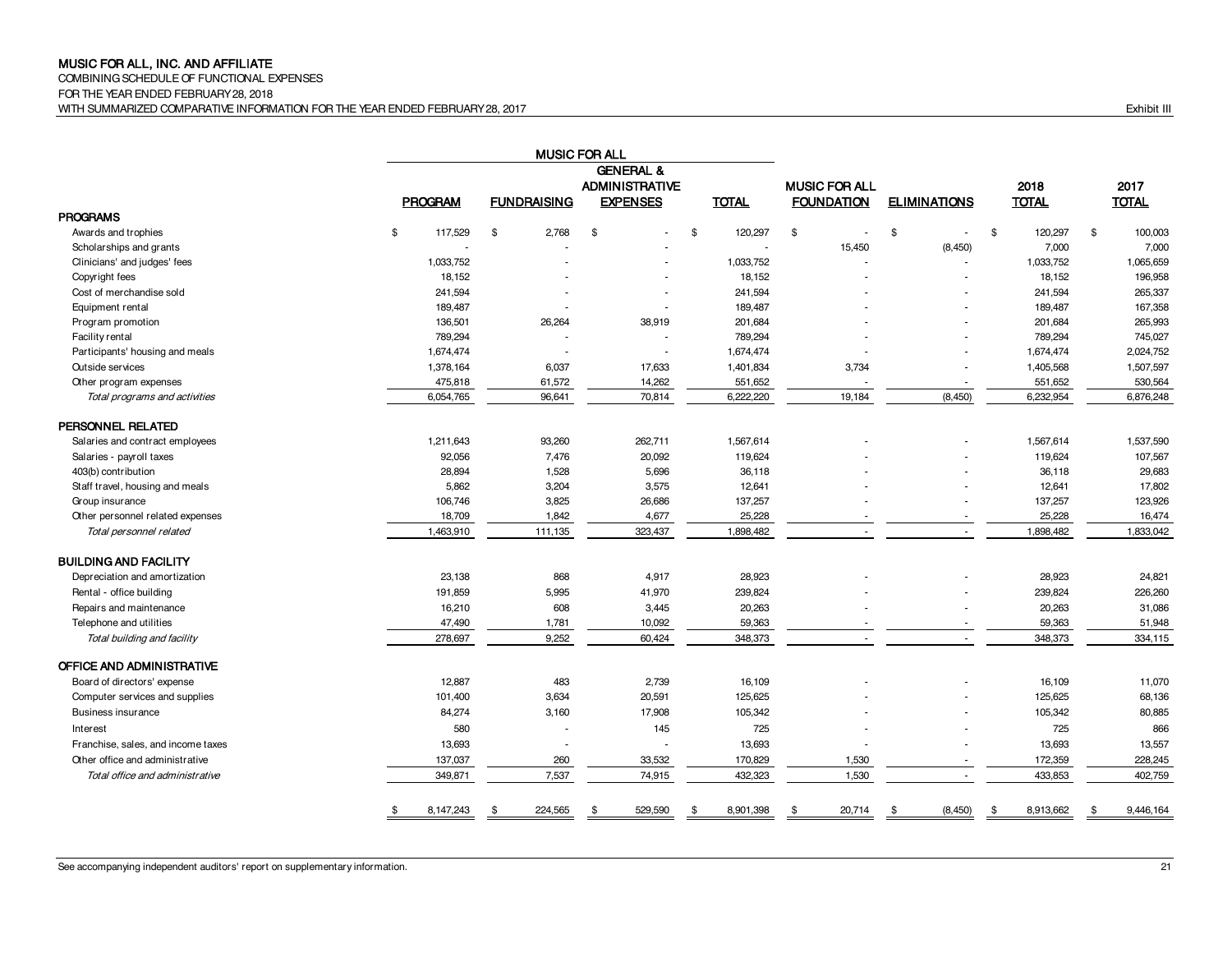### COMBINING STATEMENTS OF ACTIVITIES

FOR THE YEARS ENDED FEBRUARY 28, 2018 AND 2017 CHANGE TO THE STATE OF THE YEARS ENDED FEBRUARY 28, 2018 AND 2017

|                                |                 | 2018                 |                                |                 |                           |                      | 2017                           |                 |  |  |  |
|--------------------------------|-----------------|----------------------|--------------------------------|-----------------|---------------------------|----------------------|--------------------------------|-----------------|--|--|--|
|                                | <b>MUSIC</b>    | <b>MUSIC FOR ALL</b> |                                |                 | <b>MUSIC</b>              | <b>MUSIC FOR ALL</b> |                                |                 |  |  |  |
|                                | <b>FOR ALL</b>  |                      | <b>FOUNDATION ELIMINATIONS</b> | <b>TOTAL</b>    | <b>FOR ALL</b>            |                      | <b>FOUNDATION ELIMINATIONS</b> | <b>TOTAL</b>    |  |  |  |
| <b>REVENUE</b>                 |                 |                      |                                |                 |                           |                      |                                |                 |  |  |  |
| Program fees                   | \$<br>1,120,062 | \$                   | \$<br>$\blacksquare$           | 1,120,062<br>\$ | 1,869,409<br>$\mathbb{S}$ | \$                   | \$<br>$\blacksquare$           | \$<br>1,869,409 |  |  |  |
| Housing and meal fees          | 1,669,665       |                      |                                | 1,669,665       | 1,751,242                 |                      |                                | 1,751,242       |  |  |  |
| <b>Ticket fees</b>             | 3,024,559       |                      |                                | 3,024,559       | 2,888,435                 |                      |                                | 2,888,435       |  |  |  |
| <b>Band fees</b>               | 648,825         |                      |                                | 648,825         | 617,189                   |                      |                                | 617,189         |  |  |  |
| Merchandise sales              | 1,354           |                      |                                | 1,354           | 68,085                    |                      |                                | 68,085          |  |  |  |
| Program book sales             | 164,817         |                      |                                | 164,817         | 151,363                   |                      | $\blacksquare$                 | 151,363         |  |  |  |
| Photography commissions        | 1,400           |                      |                                | 1,400           | 1,404                     |                      |                                | 1,404           |  |  |  |
| Merchandise commissions        | 719,892         |                      |                                | 719,892         | 622,105                   |                      |                                | 622,105         |  |  |  |
| <b>Sponsorships</b>            | 1,100,769       |                      |                                | 1,100,769       | 1,109,861                 |                      |                                | 1,109,861       |  |  |  |
| Contributions                  | 163,407         | 22,583               |                                | 185,990         | 136,010                   | 36,153               |                                | 172,163         |  |  |  |
| In-kind contributions          | 171,050         |                      |                                | 171,050         | 153,650                   |                      |                                | 153,650         |  |  |  |
| Grants                         | 259,446         |                      | (8, 450)                       | 250,996         | 148,600                   |                      | (8,000)                        | 140,600         |  |  |  |
| Interest                       | 7,857           | 15,662               |                                | 23,519          | 756                       | 10,062               |                                | 10,818          |  |  |  |
| Unrealized gain on investments |                 | 17,978               |                                | 17,978          |                           | 34,559               |                                | 34,559          |  |  |  |
| Miscellaneous                  | 26,588          |                      |                                | 26,588          | 29,411                    |                      | $\overline{\phantom{a}}$       | 29,411          |  |  |  |
| Total revenue                  | 9,079,691       | 56,223               | (8, 450)                       | 9,127,464       | 9,547,520                 | 80,774               | (8,000)                        | 9,620,294       |  |  |  |
| <b>EXPENSES</b>                |                 |                      |                                |                 |                           |                      |                                |                 |  |  |  |
| Program                        | 8,147,243       | 15,450               | (8, 450)                       | 8,154,243       | 8,659,813                 | 15,000               | (8,000)                        | 8,666,813       |  |  |  |
| Fundraising                    | 224,565         |                      |                                | 224,565         | 211,018                   |                      |                                | 211,018         |  |  |  |
| General and administrative     | 529,590         | 5,264                |                                | 534,854         | 564,111                   | 4,222                |                                | 568,333         |  |  |  |
| Total expenses                 | 8,901,398       | 20,714               | (8, 450)                       | 8,913,662       | 9,434,942                 | 19,222               | (8,000)                        | 9,446,164       |  |  |  |
| <b>CHANGE IN NET ASSETS</b>    | 178,293         | 35,509               |                                | 213,802         | 112,578                   | 61,552               | $\blacksquare$                 | 174,130         |  |  |  |
| NET ASSETS, BEGINNING OF YEAR  | 735,726         | 333,445              |                                | 1,069,171       | 623,148                   | 271,893              |                                | 895,041         |  |  |  |
| NET ASSETS, END OF YEAR        | \$<br>914,019   | \$<br>368,954        | \$                             | \$1,282,973     | 735,726<br>\$             | 333,445<br>\$        | \$                             | 1,069,171<br>\$ |  |  |  |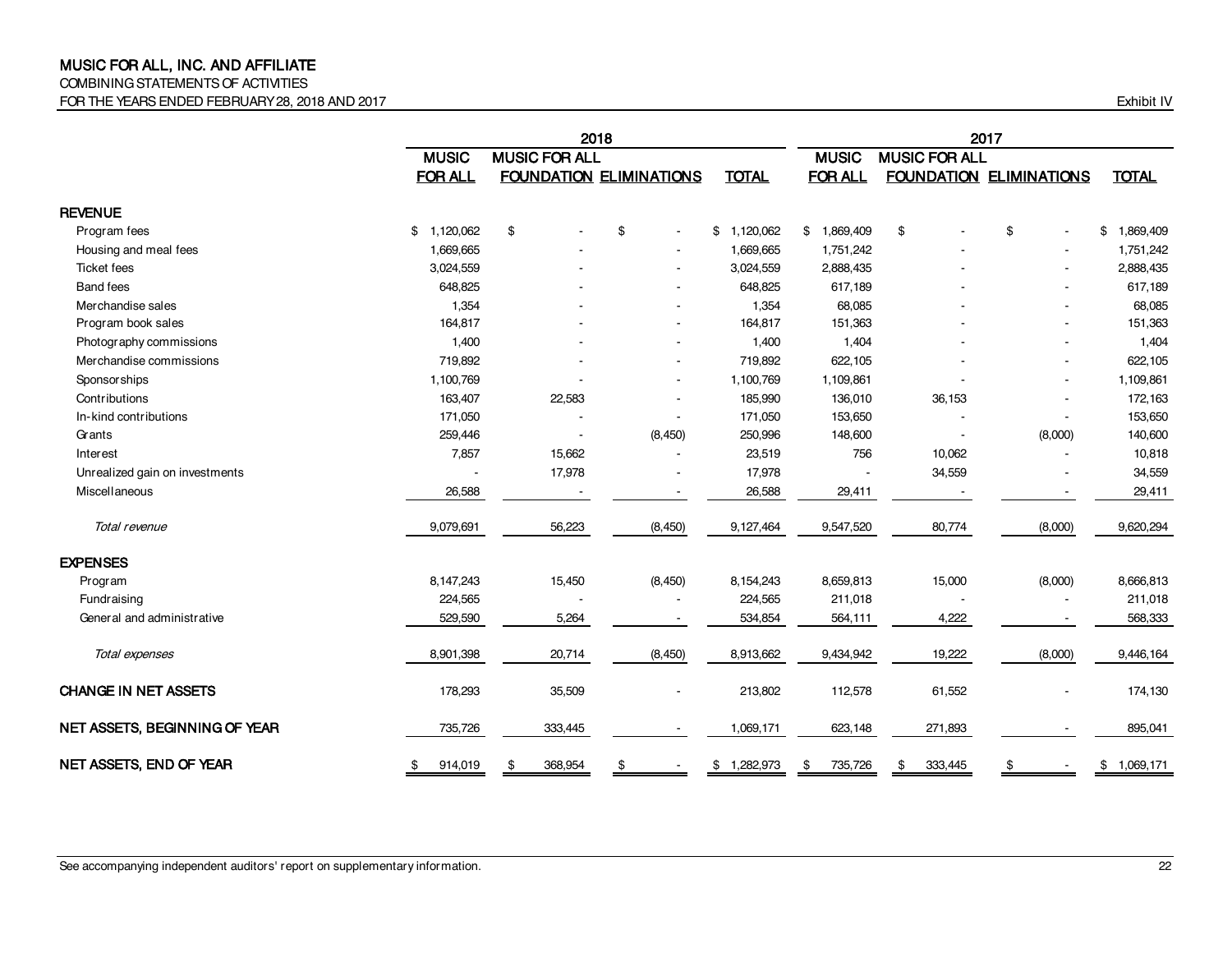